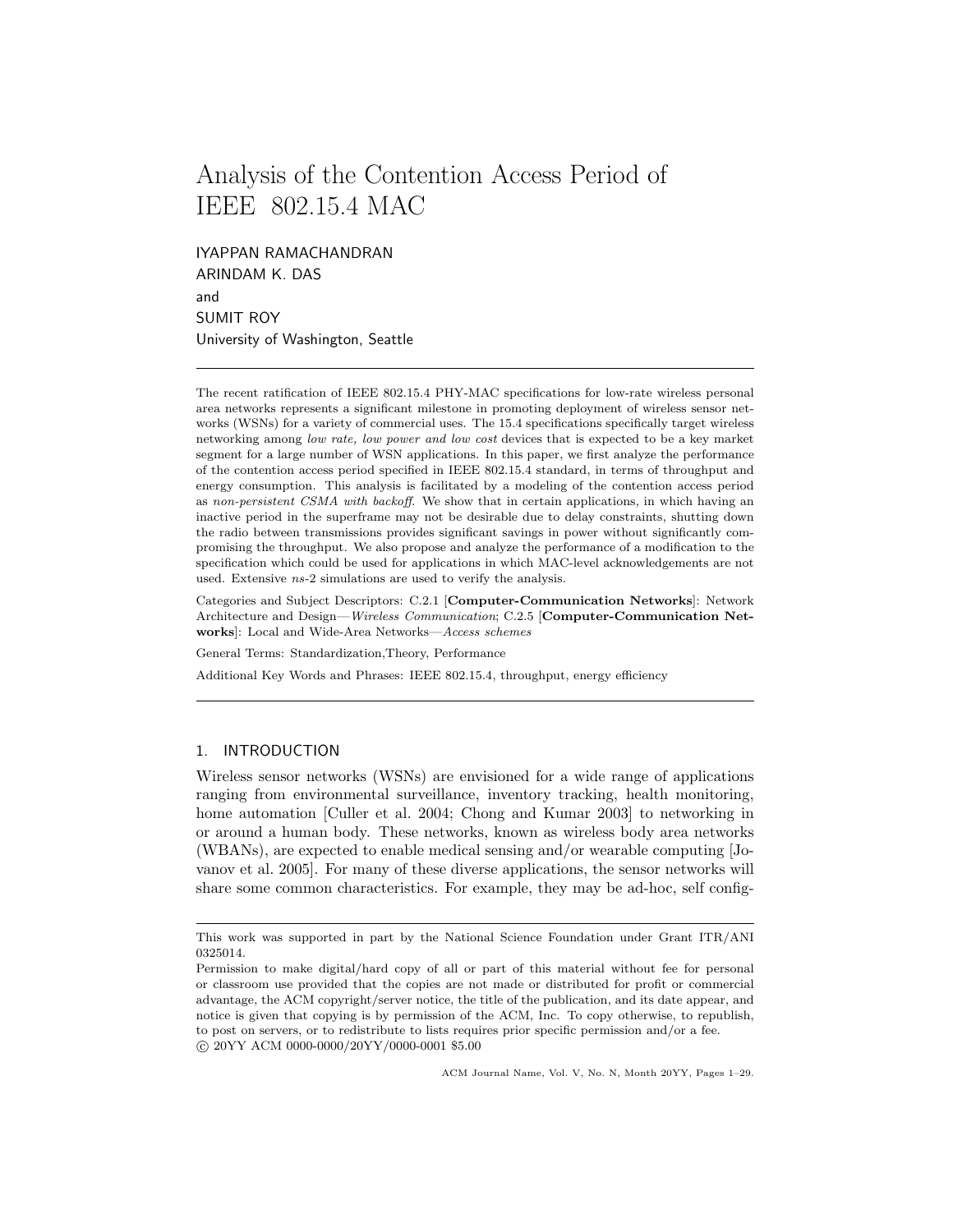### <sup>2</sup> · Iyappan Ramachandran, Arindam Das and Sumit Roy

uring and requiring virtually no maintenance. Further, the sensors are expected to be inexpensive and deployment would typically be large-scale with enough builtin redundancy for adequate coverage of the sensing field. Since the nodes will be powered by small batteries, the radio itself and the protocol stack design must be energy conserving above all other considerations. The aggregate average throughput requirement for such monitoring applications is typically low, and could be a mix of real and non real-time traffic.

Much of the development in WSNs in recent years has focussed on new sensor node hardware - i.e., integration of sensing and radio circuitry - as well as design of suitable networking protocols to meet the requirements of low cost and low power operation. Notable contributions in the design of sensor hardware have come from the PicoRadio project at UC, Berkeley [Rabaey et al. 2000] and the  $\mu$ AMPS project at MIT [Shih et al. 2004]. Examples of work in the area of protocol design include S-MAC from CENS at UCLA [Ye et al. 2004], WiseNET project at CSEM [El-Hoiydi and Decotignie 2004], etc. Companies like Crossbow Technologies, Sensoria Corp. and Ember Corp. have been making commercial hardware/software for WSNs.

Despite the above advances in both sensor hardware and development of suitable sensor networking protocols, the lack of a suitable WSN standard and associated commercial products has slowed the maturation process of this technology. The situation is expected to change with the release of the IEEE 802.15.4 Wireless MAC and PHY specifications for low-rate, low-power wireless personal area networks (WPANs) [IEEE 802.15.4 2003] due to significant interest from companies that are already beginning to ship products based on this standard. IEEE 802.15.4 based radio chips are available from Chipcon, Freescale Semiconductor and Ember Corp. Other examples of functional sensor device offerings (motes) based on the IEEE 802.15.4 standard include Telos [Polastre et al. 2005] and MICAz [Crossbow Technology Inc 2004] from Crossbow Inc. and M2020 motes for Dust Networks' SmartMesh [Dust Networks 2005].

In this article, we undertake a performance analysis of the contention access period (CAP) of the IEEE 802.15.4 superframe by modeling it as non-persistent CSMA with backoff. Markov models are developed separately for the channel and node states, to determine the fractions of time that a node spends in different states, which are then used to determine the throughput and energy consumption characteristics. For this purpose, we use the transceiver characteristics of the commercially available CC2420 IEEE 802.15.4 radio [Chipcon 2004]. We then suggest and analyze some modifications to the standard that could potentially improve the throughput and energy consumption of WSNs. We validate our proposed modification with extensive ns-2 simulations.

To summarize, the contributions of this paper are three-fold:

- —We provide a comprehensive analysis of the throughput and energy efficiency of non-persistent CSMA when the back-off characteristics are known.
- —We show that the IEEE 802.15.4 MAC can be accurately modeled as nonpersistent CMSA with backoff. This is corroborated by means of ns-2 simulations.
- —We propose and analyze a modification to the 802.15.4 standard that could result in significant improvements in throughput and energy efficiency in certain

ACM Journal Name, Vol. V, No. N, Month 20YY.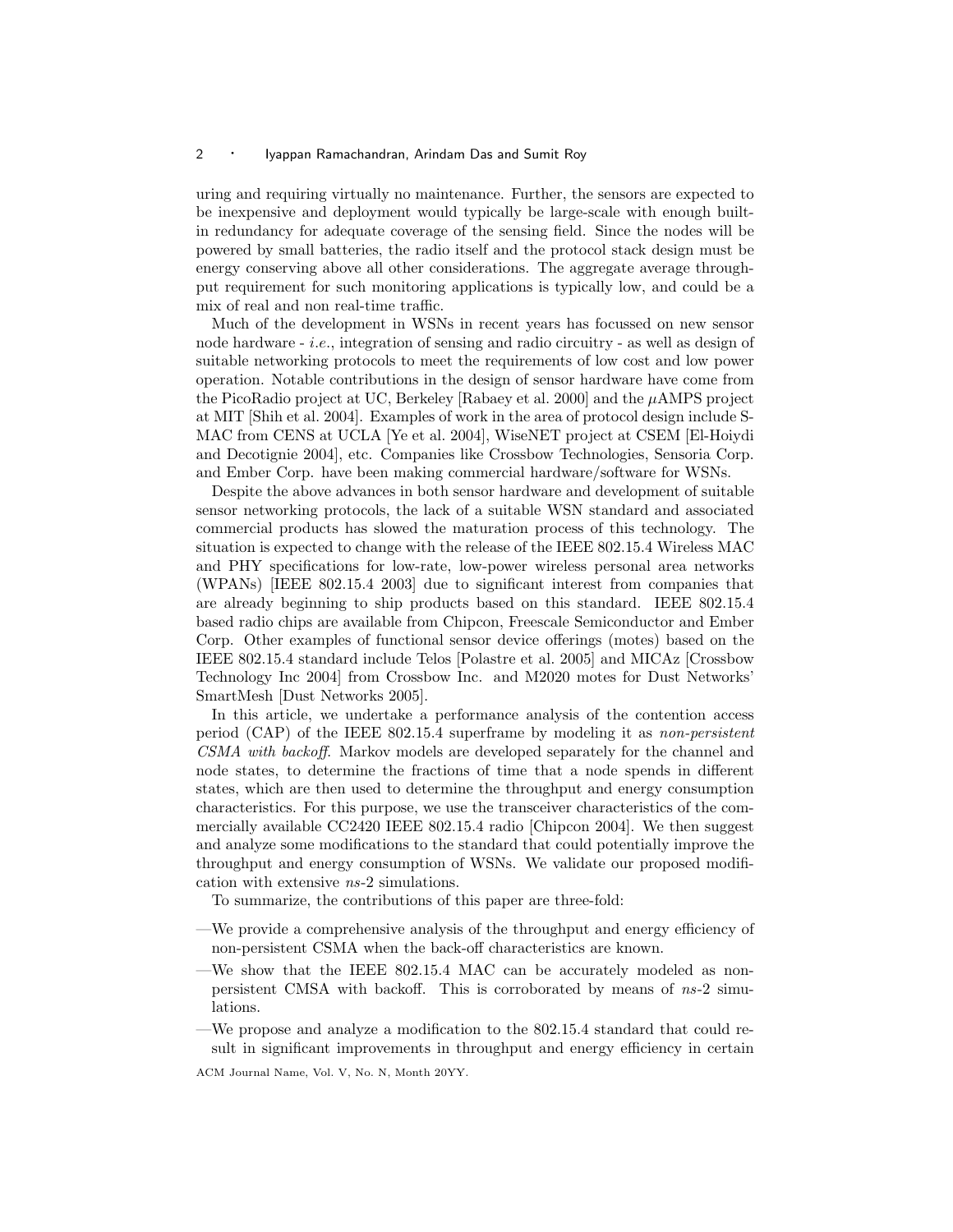applications.

The rest of this paper is organized as follows. The next section contains a summary of related work. Section 3 gives a brief overview of the IEEE 802.15.4 standard specification. Model description and assumptions are provided in Section 4. Section 5 details the Markov chain modeling of the CAP as non-persistent CSMA with backoff. Throughput and energy consumption parameters are derived subsequently from the probabilities associated with the Markov chains. In Section 6, a modification to the contention mechanism is proposed and analyzed. Simulation results to validate our analysis of the standard and proposed modifications are provided in Section 7. Concluding remarks and pointers for future work are summarized in Section 8.

# 2. RELATED WORK

Of all the fundamental papers on CSMA, the most relevant is perhaps Kleinrock's analysis of non-persistent CSMA [Kleinrock and Tobagi 1975], wherein the model presumed infinite nodes with an aggregate Poisson arrival of packets and determined the aggregate channel throughput. Subsequently, [Takagi and Kleinrock 1984] and [Wu and Varshney 1999] analyzed the throughput of non-persistent CSMA with a finite number of nodes by assuming that every node becomes ready to transmit independently in each slot with probability  $p$ , which is a protocol-dependent parameter. We have extended the analysis in the aforementioned papers to evaluate the performance of IEEE 802.15.4 MAC by including the appropriate backoff characteristics.

In the context of IEEE 802.15.4, no adequate modeling of the behavior of its MAC existed until recently. The small body of literature was largely simulation based; [Zheng and Lee 2004a; Zheng and Lee 2004b] developed an ns-2 based simulator and conducted several experiments to study aspects such as association, delay performance, collisions etc. In [Lu et al. 2004], the throughput and energy efficiency performances of 802.15.4 were assessed by simulations. The suitability of the standard for medical applications has been studied in [Golmie et al. 2005] by means of OPNET simulations, while in [Timmons and Scanlon 2004] the authors have evaluated the performance of a wireless BAN of implanted devices using the 802.15.4 protocol. A basic analysis has been presented in [Bougard et al. 2005] for the average power consumption without separate verification.

Very recently, a few analytical evaluations of IEEE 802.15.4 MAC have been published. Several of these have drawn considerable inspiration from Bianchi's seminal paper [Bianchi 2000] on the modeling of IEEE 802.11 MAC DCF. Park et. al [Park et al. 2005] have followed an approach similar to Bianchi's to model IEEE 802.15.4 slotted CSMA/CA under saturation conditions. Expressions for throughput and energy consumption have been derived and validated using ns-2 simulations. A saturation analysis is useful for high rate MAC protocols such as those employed in WLANs. For IEEE 802.15.4 however, which has been designed for low data rate applications, a non-saturation analysis seems more appropriate and useful. Pollin et. al [Pollin et al. 2005] have extended Bianchi's model to evaluate IEEE 802.15.4 slotted CSMA/CA in the presence of periodic traffic in addition to saturation analysis.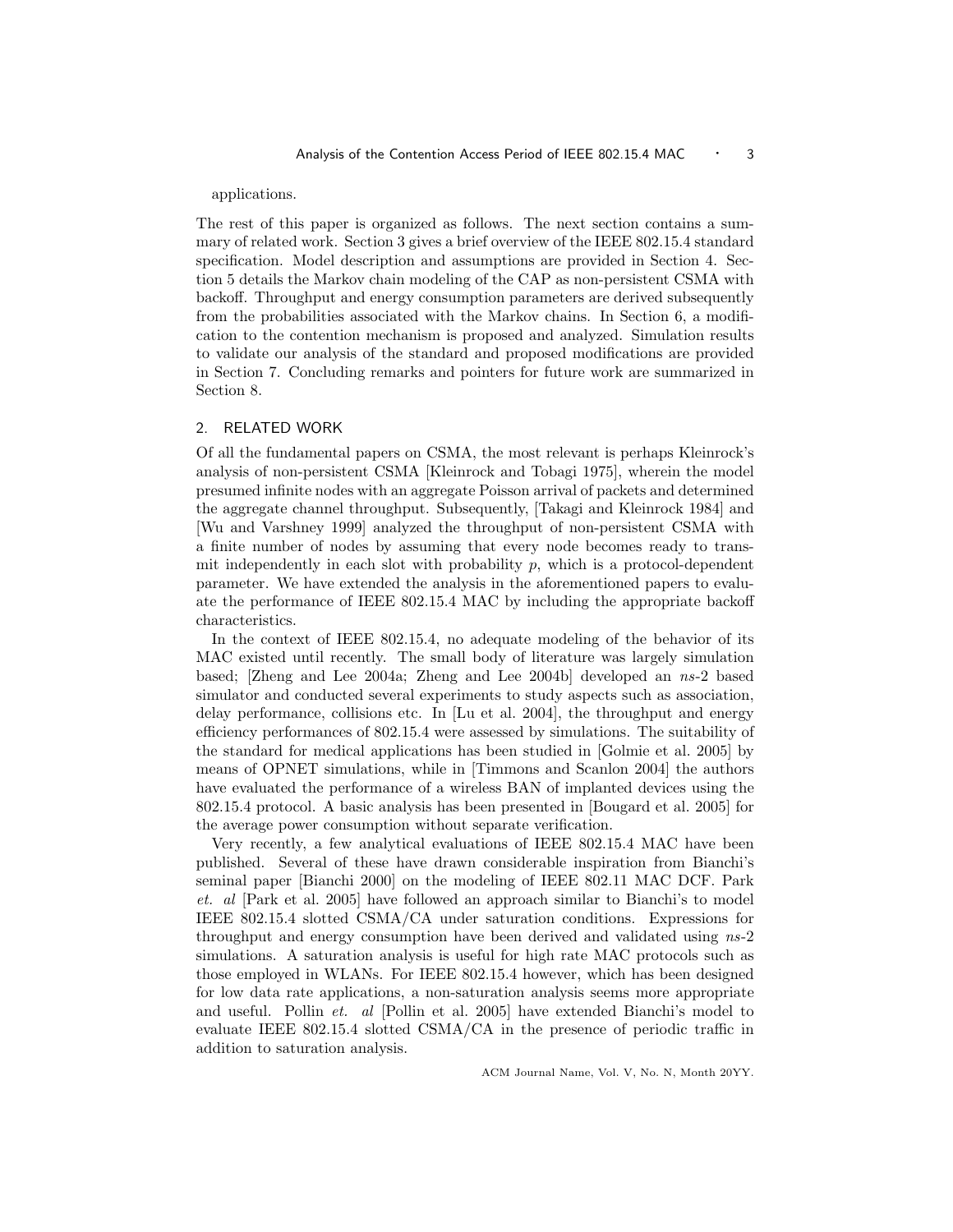### <sup>4</sup> · Iyappan Ramachandran, Arindam Das and Sumit Roy

Mišić *et. al* [Mišić et al. 2006] have performed a very detailed queuing analysis of a beacon-enabled IEEE 802.15.4 cluster. The analysis however gets very cumbersome and difficult to follow due to the authors' efforts to model the exact behavior without much simplification. Secondly, the results predicted by their analysis seem to diverge significantly from their simulation results. Energy consumption analysis of the non-beacon enabled mode of IEEE 802.15.4 has been performed in [Leibnitz et al. 2005].

Our work distinguishes itself from previous work in several significant ways. Firstly, it presents the analysis of IEEE 802.15.4 beacon-enabled mode under nonsaturation traffic, which are the conditions expected to prevail in typical applications envisioned. Secondly, the right approximations make the analysis simple to follow while not compromising the accuracy of the results predicted. Thirdly, the correctness of the analysis and validity of the assumptions are verified by running a full-fledged simulator provided with numbers from an existing real-world radio.

# 3. OVERVIEW OF IEEE 802.15.4

A detailed description of the MAC and PHY characteristics of the IEEE 802.15.4 standard is available in [Callaway et al. 2002]. The standard encompasses multiple frequency bands - one channel in the 868 MHz band with a data rate of 20 kbps, 10 channels in the 915 MHz band each with 40 kbps rate and 16 channels in the 2.4 GHz ISM band each supporting a data rate of 250 kbps. The 865 MHz and the 915 MHz radios employ direct-sequence spread spectrum with each data symbol being mapped onto a 15-chip PN sequence, followed by binary phase shift keying (BPSK) for chip modulation. The 2.4 GHz radio, on the other hand, maps each 4 bits of information onto a 32 chip PN sequence followed by offset orthogonal phase shift keying (O-QPSK). In this work, we confine ourselves to the 2.4 GHz radio since it is the only worldwide spectrum allocation, though our analysis can be extended straightforwardly to the other two bands by adjusting the channel characteristics accordingly.

Two topologies are supported by 802.15.4 - star and peer-to-peer - with the logical structure of the latter being defined by the network layer. Applications such as personal computer peripherals and WBANs would typically employ a one-hop star topology. Peer-to-peer topology allows for more complex formations like the cluster-tree and mesh networking topologies and may be the preferred choice for applications such as industrial and environmental monitoring, inventory control, etc. An 802.15.4 network can work either in beacon-enabled or in non-beaconenabled mode. In the former mode, communication is controlled by a network coordinator, which transmits regular beacons for synchronization and association procedures. In the non-beacon enabled mode, there are no regular beacons, but the coordinator may unicast beacons to a soliciting device. Communication among devices in the non-beacon-enabled mode uses unslotted CSMA for decentralized access.

A superframe structure is imposed in the beacon-enabled mode which begins with a beacon and is followed by an active and an optional inactive period as shown in Fig. 1. All communication takes place in the active period; in the inactive period, nodes are allowed to power down and conserve energy. The length of the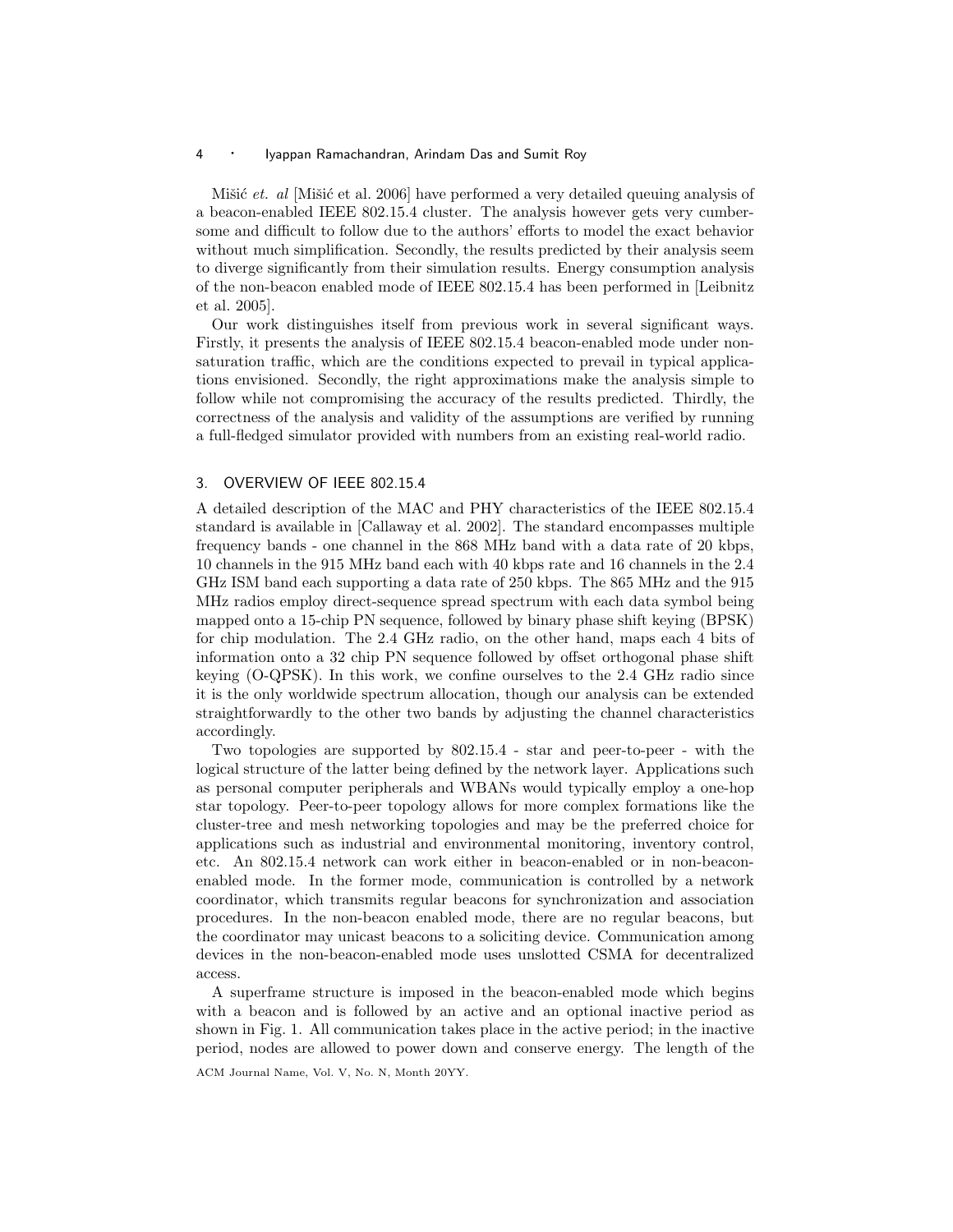

Fig. 1. IEEE 802.15.4 superframe structure in beacon-enabled mode: reproduced from [Bougard et al. 2005]

superframe (called the beacon interval, BI) and the length of its active part (called the superframe duration, SD) are defined as follows:

$$
BI = aBaseSuperframeDuration \times 2^{BCO}
$$
  
\n
$$
SD = aBaseSuperframeDuration \times 2^{SFO}
$$
 (1)

where aBaseSuperframeDuration = 960 symbols or 15.36 ms. The parameters BCO and SFO denote the beacon order and the superframe order respectively<sup>1</sup>. These values are determined by the coordinator and are restricted to be in the range  $0 \leq SFO \leq BCO \leq 14$ .

The active period of a superframe in turn may consist of a contention access period (CAP) and a contention free period (CFP). Channel access in the CAP is in the form of slotted-CSMA, while the coordinator allots guaranteed time slots (GTS) in the CFP for low latency applications. The slotted-CSMA algorithm works as follows. All nodes are synchronized and transmissions can begin only at the boundaries of time units called *backoff slots*. Each backoff slot lasts 20 symbol durations (or 320  $\mu$ s) and is denoted by  $t_{b, slot}$ . A node which has a packet ready for transmission first backs off for a random number of backoff slots, chosen uniformly between 0 and  $2^{BE} - 1$ , before sensing the channel, where the parameter BE is the backoff exponent which is initially set to 3. This random backoff serves to reduce the probability of collisions among contending nodes. The channel sensing mechanism then ensures that the channel is clear of activity for a contention window (CW) duration, expressed in terms of number of backoff slots<sup>2</sup>, before the node can attempt transmission. The 802.15.4 standard defines the CW duration to be of 2 backoff slots, or 640  $\mu$ s. If the channel is found to be busy, the backoff exponent is incremented by one and a new number of backoff slots is drawn for the node to

<sup>1</sup>We denote the beacon and superframe orders with BCO and SFO instead of BO and SO as is done in the specifications, to differentiate from Backoff which we denote as BO.

<sup>&</sup>lt;sup>2</sup>Note that the term *contention window* in 802.15.4 refers to the *fixed* number of backoff slots that the channel has to be idle before a node can start to transmit, as opposed to a random number of slots in IEEE 802.11.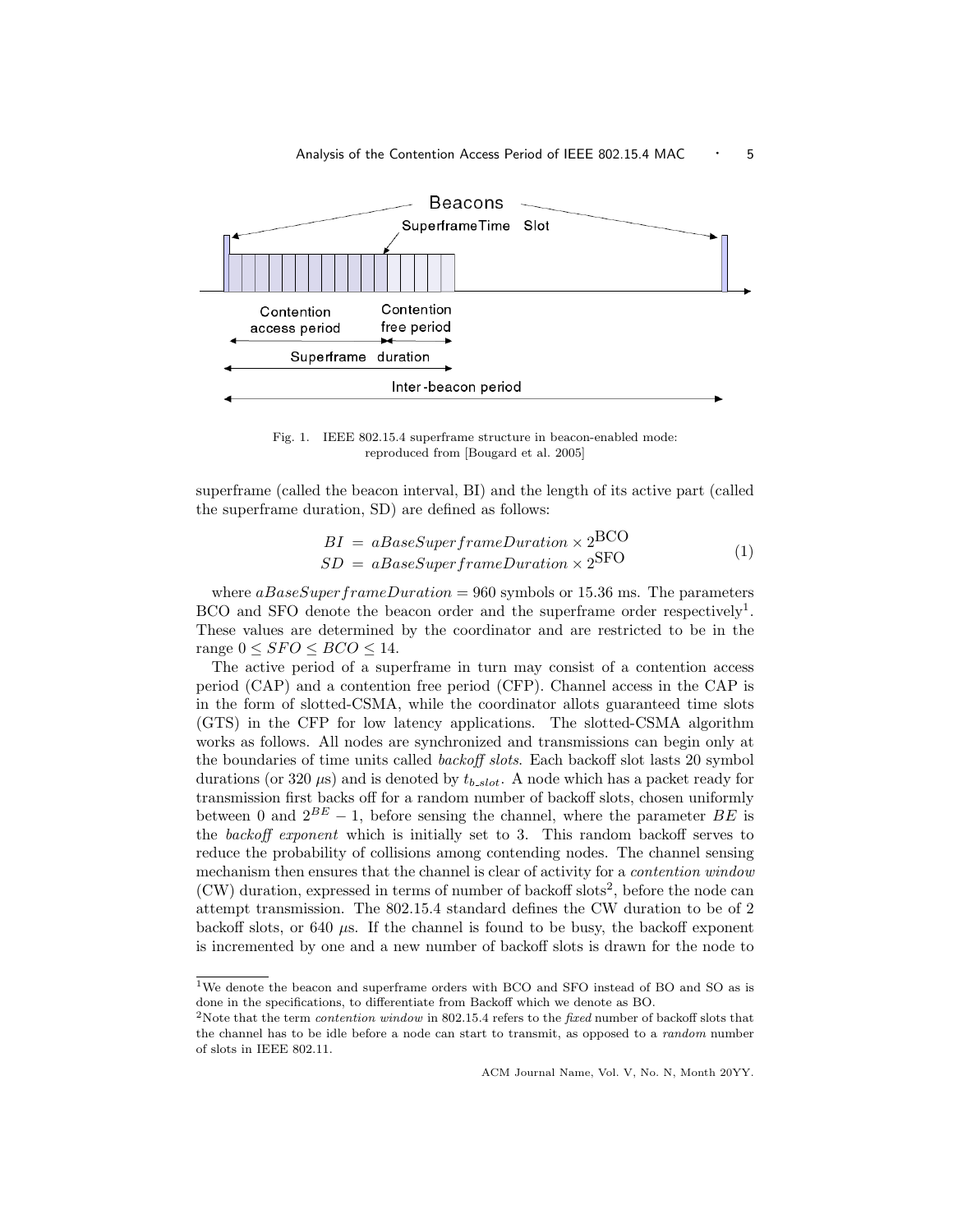#### <sup>6</sup> · Iyappan Ramachandran, Arindam Das and Sumit Roy

wait, until the channel can be sensed again. This process is repeated until either BE equals the parameter  $aMaxBE$  (which has a default value of 5), at which point it is frozen at  $aMaxBE$ , or, until a certain maximum number of permitted random backoff stages is reached, at which point an access failure is declared to the upper layer. The maximum number of permitted random backoff stages is determined by the parameter  $macMaxCSMABackoffs$ , which has a default value of 5.

#### 4. MODEL ASSUMPTIONS

In this work, we confine our evaluation to 802.15.4 networks operating in a one-hop star topology which would be preferred for applications such as WBANs where the coordinator is an externally worn device like a PDA or a cell phone, or a bedside monitoring station that collects data. Such star topologies may also exist inside clusters in larger networks of 802.15.4 devices. Since most of the unique features of the standard like coordinator assisted node synchronization, sleeping, etc. are in the beacon-enabled mode, we will only focus on this mode. We consider M nodes associated with a common coordinator in a one-hop star topology where all nodes are within carrier sensing range of each other. This ensures that an ongoing transmission will not be disrupted by other nodes.

Although having an inactive period allows the nodes to sleep periodically and conserve energy, it introduces undesirable delays in delay-critical monitoring applications like WBANs, particularly at higher beacon orders. Therefore, in our analysis, we assume that the entire superframe duration is active; *i.e.*,  $SFO = BCO$  in (1). Since we are only concerned with MAC performance in the contention mode, the active period will be assumed not to have a contention free period. In a WSN which gathers information from the environment and forwards it to a base station (coordinator), most of the communication is uplink (nodes to coordinator), as opposed to downlink (coordinator to nodes). Consequently, we concentrate our analysis on the uplink mode only. This allows nodes to enter the sleep state depending on their own availability of data to transmit rather than having to stay awake for the entire active period.

Typically, wireless ad hoc networks and wireless LANs employ MAC level acknowledgements (ACKs) as a means to ensure reliable data transfer. In contrast, for dense wireless sensor networks, the required reliability can be provided by ensuring that there is sufficient redundancy in sensor deployment  $(i.e.,$  there is multiple overlapping sensor coverage for each region of interest). Since the coordinator is typically equipped with data aggregation capabilities, redundancy in sensor coverage obviates the need for acknowledging each packet. This is also beneficial from an energy consumption point of view, since a sensing node does not have to stay awake to receive the ACK after it has finished its data transmission. In this paper, therefore, we assume that MAC level acknowledgements are not employed. This assumption is also the basis for the modification we propose in Section 6.

Finally, packets are assumed to be of fixed N-backoff slot duration and arrive at the nodes for transmission according to a Poisson arrival rate of  $\lambda$  packets per packet duration. Equivalently, the probability  $p$  that a node will get a packet to transmit at the next backoff slot is  $p = \lambda/N$ . We do not consider any buffering at the nodes. This implies that new packets are not accepted for transmission  $(p = 0)$ ACM Journal Name, Vol. V, No. N, Month 20YY.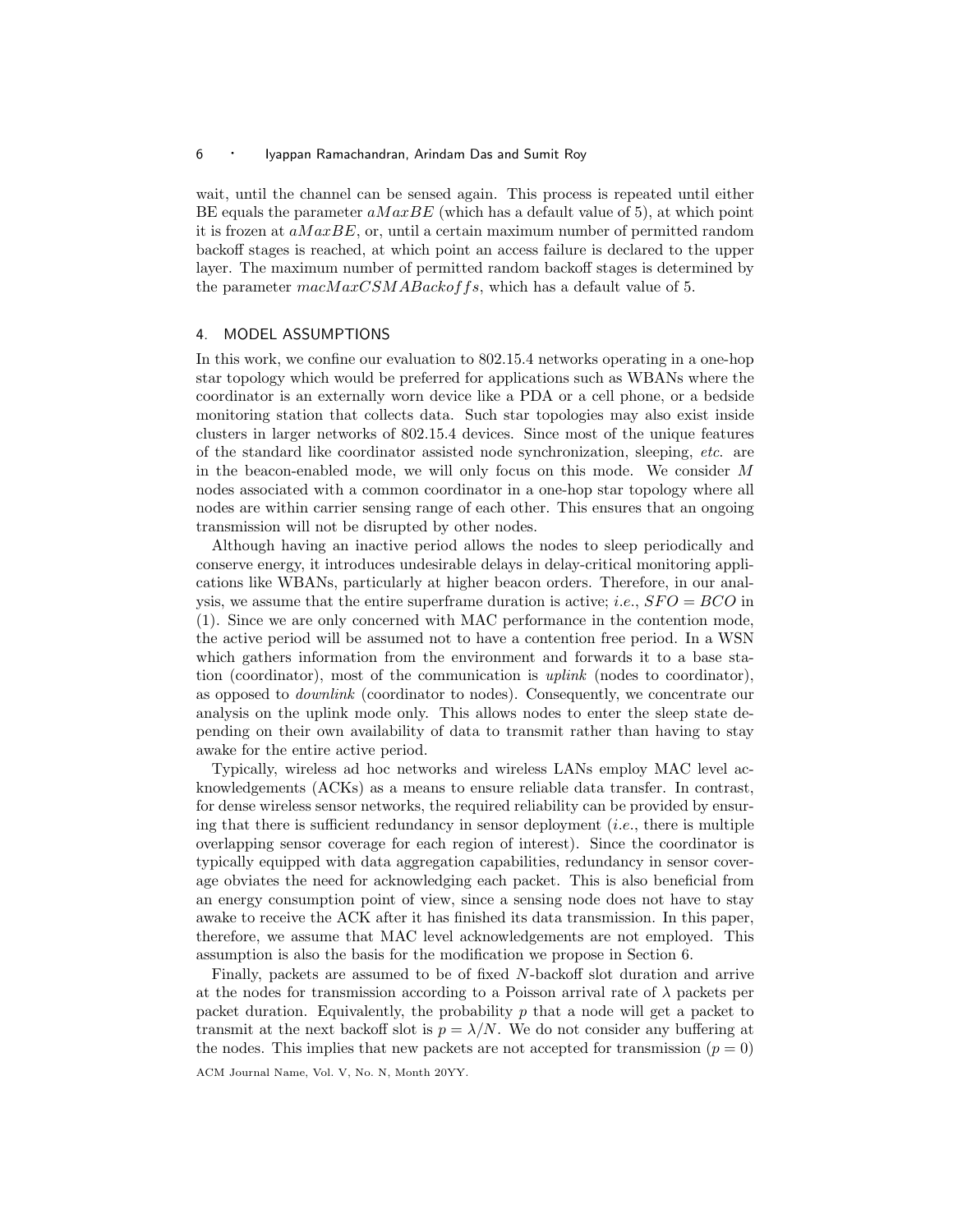when the node is currently transmitting, or, is attempting a transmission.

## 5. ANALYSIS OF THE CONTENTION ACCESS PERIOD (CAP)

In the following, we model the contention access period of IEEE 802.15.4 MAC as non-persistent CSMA with backoff. For the sake of tractability, we introduce certain approximations as discussed below. Simulation results discussed in Section 7 validate our assumptions. For notational clarity, all probabilities associated with channel states have a superscript 'c'  $(e.g., p_i^c)$  and those associated with node states have a superscript 'n'  $(e.g., p_i^n)$ .

Approximation 1. The standard specifies that the nodes ensure that any transmission they initiate should be completed before the end of that beacon interval, i.e., if nodes realize that a transmission cannot be finished within the beacon interval, it is postponed. We conjecture that this condition has negligible effect on the contention process and can be largely ignored, particularly for large values of the beacon order. Consequently, the contention access period can be analyzed simply as non-persistent CSMA.

Approximation 2. According to the non-persistent CSMA model, if a node senses the channel to be idle, it transmits its packet. Since computation of the probability that the channel is sensed idle in a given backoff slot is difficult, we approximate it with the steady state probability that the channel is idle. Such an approximation has been used and shown to be satisfactory in [Takagi and Kleinrock 1984] and [Wu and Varshney 1999]. Thus, every node sees a probability  $p_i^c$  that the channel is idle in the first of the two backoff slots after every random backoff. We do not assume that channel idleness is independent from one sensing backoff slot to the next. However, it is reasonable to assume channel state independence for two backoff slots separated by a backoff duration, particularly when packet lengths are small. This approximation allows us to model a single node independently of all others.

Approximation 3. If the probability that an individual node begins transmission in any generic backoff slot is known, the channel throughput and collision probability can be computed easily. However, computing the probability that any node begins transmission in any generic backoff slot is difficult. We therefore approximate this probability with the steady-state probability that a node transmits,  $p_t^n$ . The channel thus sees a probability  $p_t^n$  that an individual node begins transmission in any generic backoff slot, except when it is already transmitting. This approximation effectively decouples the modeling of the channel states and the node states.

Approximation 4. The 802.15.4 standard specifies that the number of backoff slots a node has to wait at each random backoff stage should be drawn from an uniform distribution. For the sake of analytical tractability, we replace the uniform distribution with a geometric distribution of the same mean, so that the backoff algorithm is memoryless. The transition out of the  $k^{th}$  random backoff stage is characterized by the parameter  $p_k^n$ , which is the probability that the node will attempt to sense the channel at the next backoff slot. Such an approximation has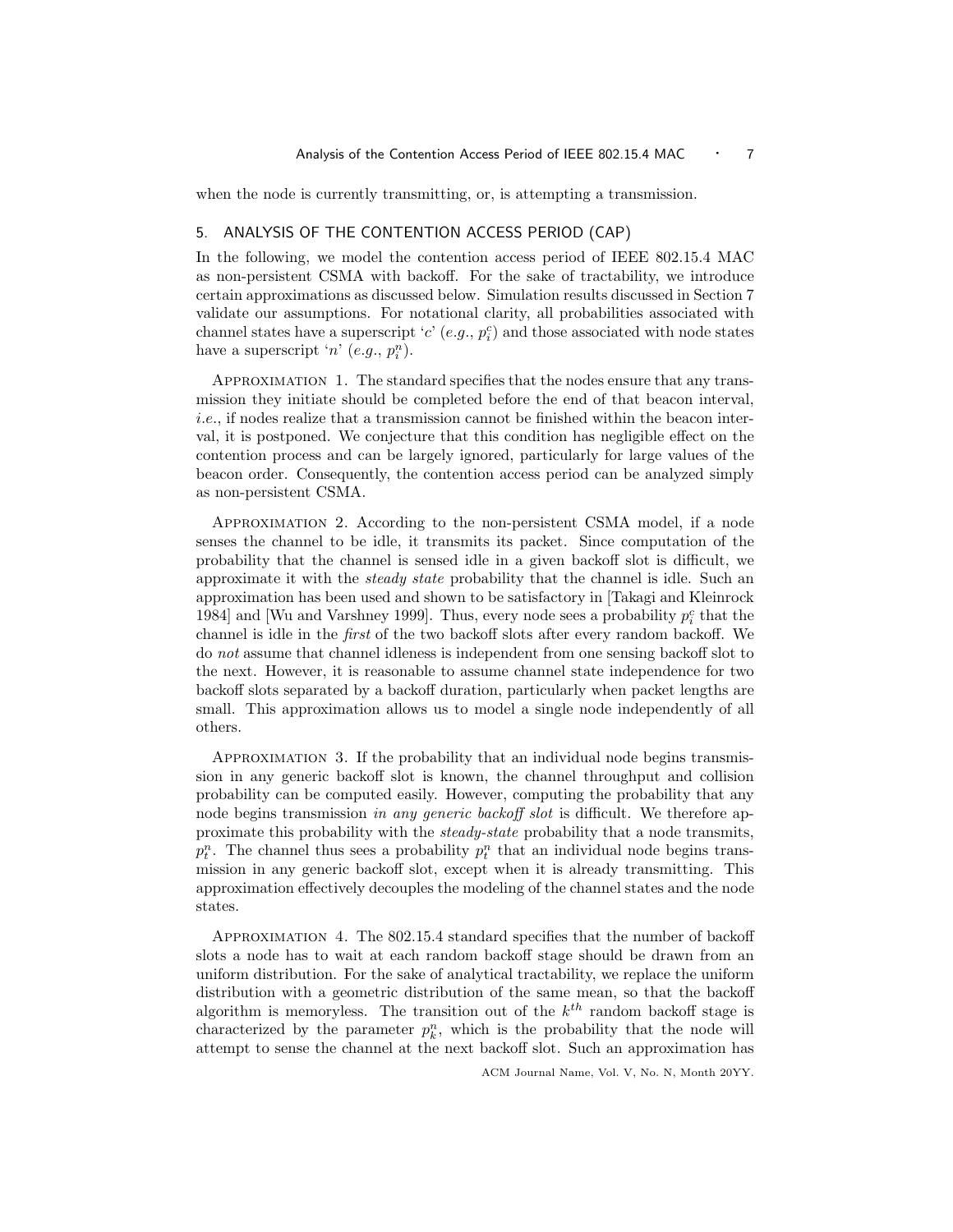been used in the analysis of IEEE 802.11 MAC (see [Calì et al. 2000] and [Bruno et al. 2002]), with very accurate results.

# 5.1 Node state model

We model the behavior of an individual node by means of a Markov chain as shown in Fig. 2. A node is in IDLE state when it does not have a packet to transmit. When it receives a packet to transmit in a backoff slot (with probability  $p$ ), it transitions to the random backoff stage,  $BO<sub>1</sub>$ , corresponding to the first backoff attempt. Since the backoff exponent  $BE = 3$  for the first backoff  $BO<sub>1</sub>$ , the number of backoff slots that the node spends in  $BO<sub>1</sub>$  is a random variable drawn uniformly between 0 and  $2^{BE} - 1 = 7$ . We replace this uniform random variable with a geometric random variable with parameter  $p_1^n$  (see Approximation 4). Therefore the distribution of the number of backoff slots  $X_1$  that the node spends in BO<sub>1</sub> is  $P[X_1 = k] = (1 - p_1^n)^k p_1^n$  for  $k = 0, 1, \dots \infty$ . Choosing  $p_1^n = 1/4.5$  would cause the geometric distribution to have the same 'mean' number of backoff slots as the uniform distribution, which is equal to 3.5.

On leaving  $BO<sub>1</sub>$ , the node moves to the  $CS<sub>11</sub>$  state, which corresponds to the first of the two backoff slots a node has to confirm that the channel is idle. If the channel is found to be idle in the first backoff slot, which occurs with probability  $p_i^c$ , the node moves to the state  $\text{CS}_{12}$  at the next backoff slot<sup>3</sup>. The notation  $\text{CS}_{12}$ denotes the second backoff slot corresponding to the first backoff stage,  $BO<sub>1</sub>$ . In general, we adopt the notation  $\text{CS}_{ij}$ ,  $1 \leq i \leq 5$ ,  $1 \leq j \leq 2$ , to denote the  $j^{th}$  carrier sensing backoff slot after the  $i^{th}$  random backoff stage, BO<sub>i</sub>. If the node again finds the channel to be idle, it enters the transmit (TX) state and starts transmitting the packet. Note that the probability of finding the channel idle in the second backoff slot does not equal  $p_i^c$  since the channel state is *not* independent between backoff slots (see Approximation 2). We characterize the probability that the second backoff slot is idle by the conditional probability  $p_{i|i}^c$ , which is the probability that the channel is idle in the second backoff slot given that it is idle in the first backoff slot. When the node is in the TX state, it spends  $N$  backoff slots in that state (since the length of a packet, in terms of number of backoff slots, is equal to  $N$ ) and then transitions to the IDLE state with probability 1.

On the other hand, if the channel had been found busy when the node was in  $CS_{11}$ or CS<sub>12</sub> states, which happens with probabilities  $(1-p_i^c)$  and  $(1-p_{i|i}^c)$  respectively, the node transitions to the second backoff stage  $BO<sub>2</sub>$ . The number of backoff slots  $X_2$  that the node spends in  $BO_2$  is again geometrically distributed with parameter  $p_2^n = 1/8.5$ , since BE=4 for BO<sub>2</sub>:  $P[X_2 = k] = (1 - p_2^n)^k p_2^n$  for  $k = 0, 1, \dots \infty$ .

Following similar arguments, a complete Markov chain can be constructed starting from the IDLE state till either the packet has been successfully transmitted or the maximum number of allowed random backoff stages (equal to 5 as per the IEEE 802.15.4 standard) has been reached. The full chain is depicted in Fig. 2, where  $p_3^n = p_4^n = p_5^n = 1/16.5$  since BE=5 for BO<sub>i</sub>:  $i = 3, 4, 5$ . The node transitions to IDLE state from  $CS_{51}$  or  $CS_{52}$  if the channel is found busy, indicating an access failure.

The steady state occupancy can be obtained by solving the Markov chain, whose

<sup>&</sup>lt;sup>3</sup>As per Approximation 2,  $p_i^c$  is the long-term probability that the channel is idle.

ACM Journal Name, Vol. V, No. N, Month 20YY.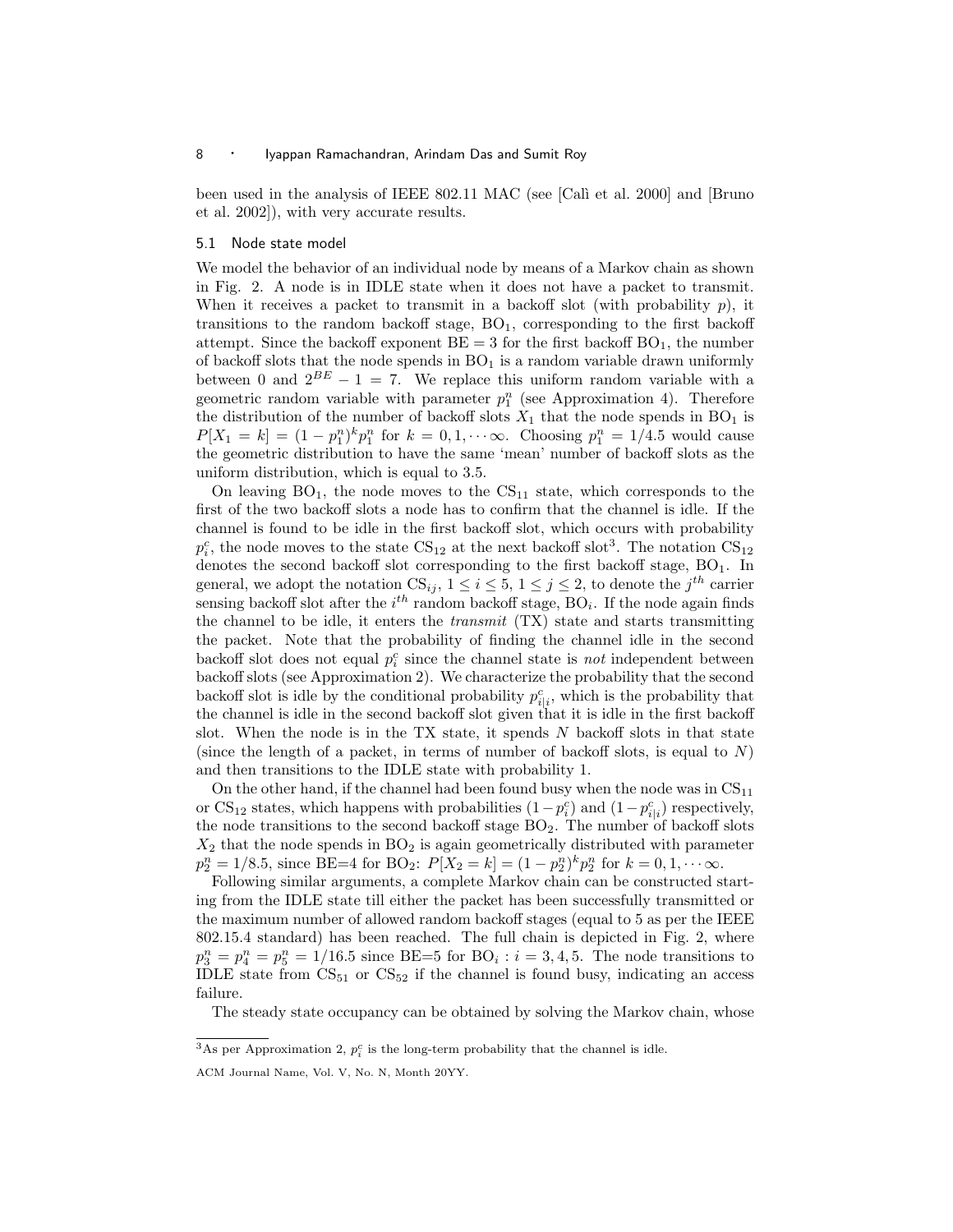

Fig. 2. Embedded Markov chain model for an IEEE 802.15.4 sensing node. The notation  $BO_i$ :  $1 \leq i \leq 5$  represents the five random backoff stages and the notation  $\text{CS}_{ij} : 1 \leq i \leq 5, 1 \leq j \leq 2$ , denotes the  $j^{th}$  carrier sense attempt after the  $i^{th}$  random backoff stage,  $BO_i$ .

steady state equations are shown in Appendix A. The probability  $p_{i|i}^c$  that the channel is idle at the next backoff slot given that it is idle at the current backoff slot, can be computed by noting that:

$$
p_i^c = p_{i|i}^c \ p_i^c + p_{i|b}^c (1 - p_i^c) \tag{2}
$$

where  $p_{i|b}^c$  is the probability that the channel is idle at the next backoff slot given that it is busy at the current backoff slot and is equal to  $1/N$ , where N is the length of the packet in terms of number of backoff slots. Rewriting (2) and using  $p_{i|b}^c = 1/N$ , we have:

$$
p_{i|i}^c = \frac{p_i^c - p_{i|b}^c (1 - p_i^c)}{p_i^c} = \frac{Np_i^c - 1 + p_i^c}{Np_i^c}
$$
 (3)

We are now in a position to evaluate the probability that any node would begin transmission in a generic backoff slot,  $p_t^n$ . By Approximation 3, the probability that a node transmits in a generic backoff slot is equal to the steady state probability that the node is in one of the states where it is sensing the channel for a second consecutive backoff slot  $(i.e., \bigcup_{i=1}^{5} CS_{i2})$  multiplied by  $p_{i|i}^c$ . Note that  $\pi(c_{i2})$  (see Appendix A for detailed expressions) denotes the steady-state proportion of transitions into state  $CS_{i2}$ . To obtain the long-term proportion of time that the chain is in  $\bigcup_{i=1}^{5} CS_{i2}$ , we need to account for the time spent in each state [Ross 2000]. Since the dwell time in TX state is  $N$  backoff slots and that in all other states is  $1$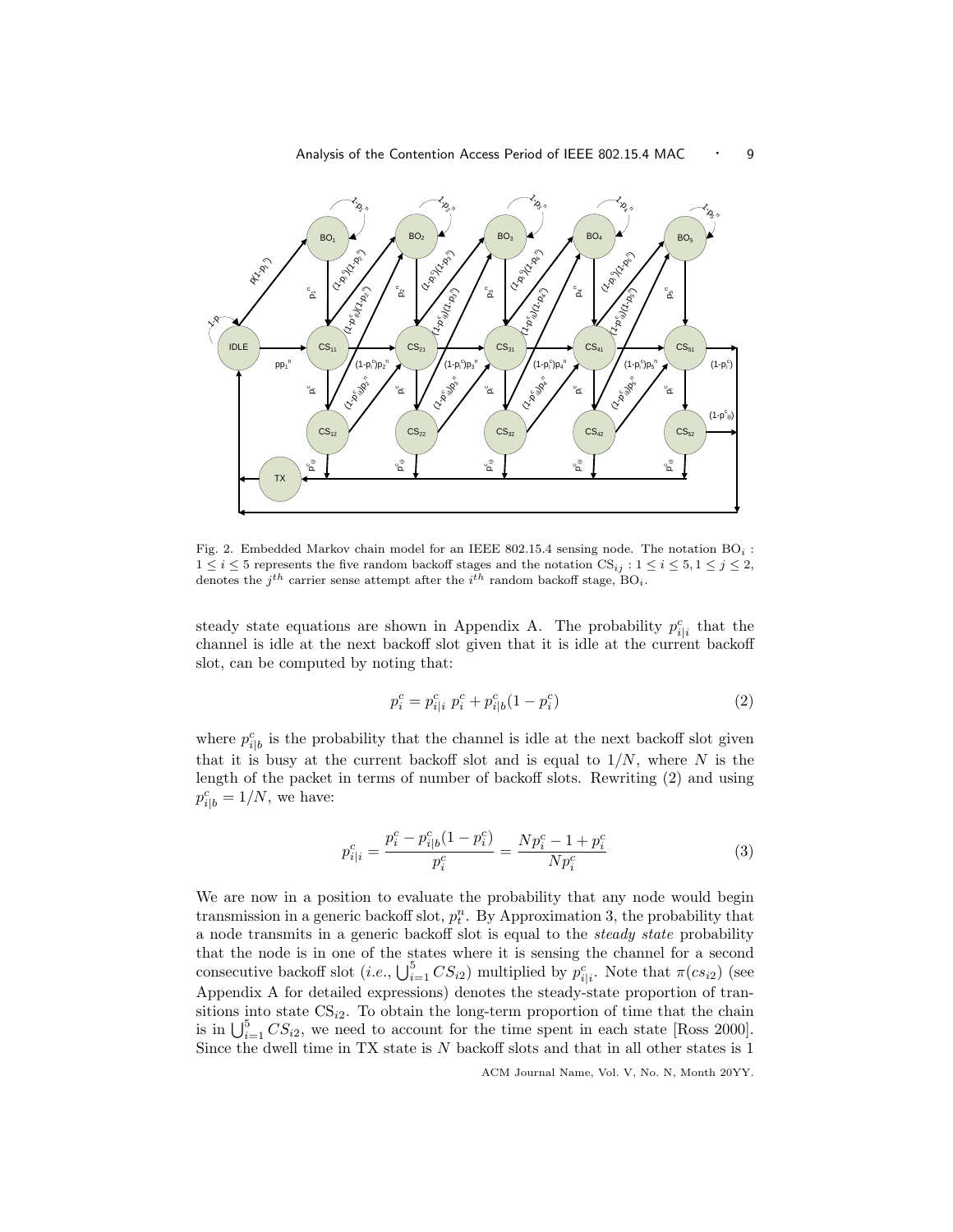#### 10 • Iyappan Ramachandran, Arindam Das and Sumit Roy

backoff slot, the probability  $p_t^n$  is given by:

$$
p_t^n = \left(\frac{\sum_{i=1}^5 \pi(c s_{i2})}{\pi(idle) + N\pi(tx) + \sum_{i=1}^5 \sum_{j=1}^2 \pi(c s_{ij}) + \sum_{i=1}^5 \pi(b o_i)}\right) p_{i|i}^c \qquad (4)
$$

where  $\pi(idle)$ ,  $\pi(tx)$  and  $\pi(bo_i)$  are the steady state proportions of transitions into states IDLE, transmit (TX) and the  $i^{th}$  backoff stage respectively and the probability  $p_{i|i}^c$  is as computed in (3). It may be noted that the denominator of (4) is equal to 1 for  $N = 1$ .

#### 5.2 Channel state model

Knowing the probability  $p_t^n$  that an individual station transmits in a generic backoff slot, we can now develop a Markov chain model for the channel states. Suppose the channel is in the (IDLE,IDLE) state  $(i.e.,$  idle for two consecutive backoff slots); it continues to remain in that state if none of the nodes begins transmission, which occurs with probability  $\alpha = (1 - p_{t|ii}^n)^M$ , where M is the number of sensing nodes, excluding the coordinator. The probability that any node begins transmission, given that the channel has been idle for two consecutive backoff slots, is denoted by  $p_{t|i i}^n$  and computed as follows:

$$
p_{t|ii}^n = \frac{p_t^n}{p_{ii}^c} = \frac{p_t^n}{p_{i|i}^c \ p_i^c} = \frac{Np_t^n}{Np_i^c - 1 + p_i^c}
$$
 (5)

where the last equality in (5) is obtained using the expression for  $p_{i|i}^c$  in (3).

On the other hand, when exactly one node begins transmission and others refrain, the channel progresses to the SUCCESS state, which represents a successful transmission. This happens with probability  $\beta = M p_{t|ii}^n (1 - p_{t|ii}^n)^{M-1}$ . When the channel is in the SUCCESS state, it spends  $N$  backoff slots in that state since the length of all packets is assumed to be N backoff slot-durations.

The channel goes from the (IDLE,IDLE) state to the FAILURE state if more than one node begins transmission *simultaneously*, which happens with probability  $\delta = 1 - \alpha - \beta$ . Since there is no collision detect mechanism, the channel remains in the FAILURE state for the entire packet transmission time, or, N backoff slot durations. At the end of the transmission, successful or not, the channel returns to the (IDLE,IDLE) state through an intermediate IDLE state.

The Markov chain for the channel, as shown in Fig. 3, can be solved to determine the probability that the channel remains idle for two consecutive backoff slots,  $p_{ii}^c$ :

$$
p_{ii}^c = \frac{1}{1 + (N+1)(1-\alpha)}
$$
(6)

Using (3), the probability that the channel is idle at any generic backoff slot,  $p_i^c$ , can be obtained as follows:

$$
p_i^c = \frac{p_{ii}^c}{p_{i|i}^c} = \frac{Np_{ii}^c + 1}{N+1} = \frac{2 - \alpha}{1 + (N+1)(1-\alpha)}
$$
(7)

Since  $p_t^n$  in (4) is a function of  $p_i^c$  through  $p_{i|i}^c$  (see eqn. (3)) and  $p_i^c$  in (7) is a function of  $p_t^n$  through  $\alpha$ , we have a consistent system of equations which can be solved numerically.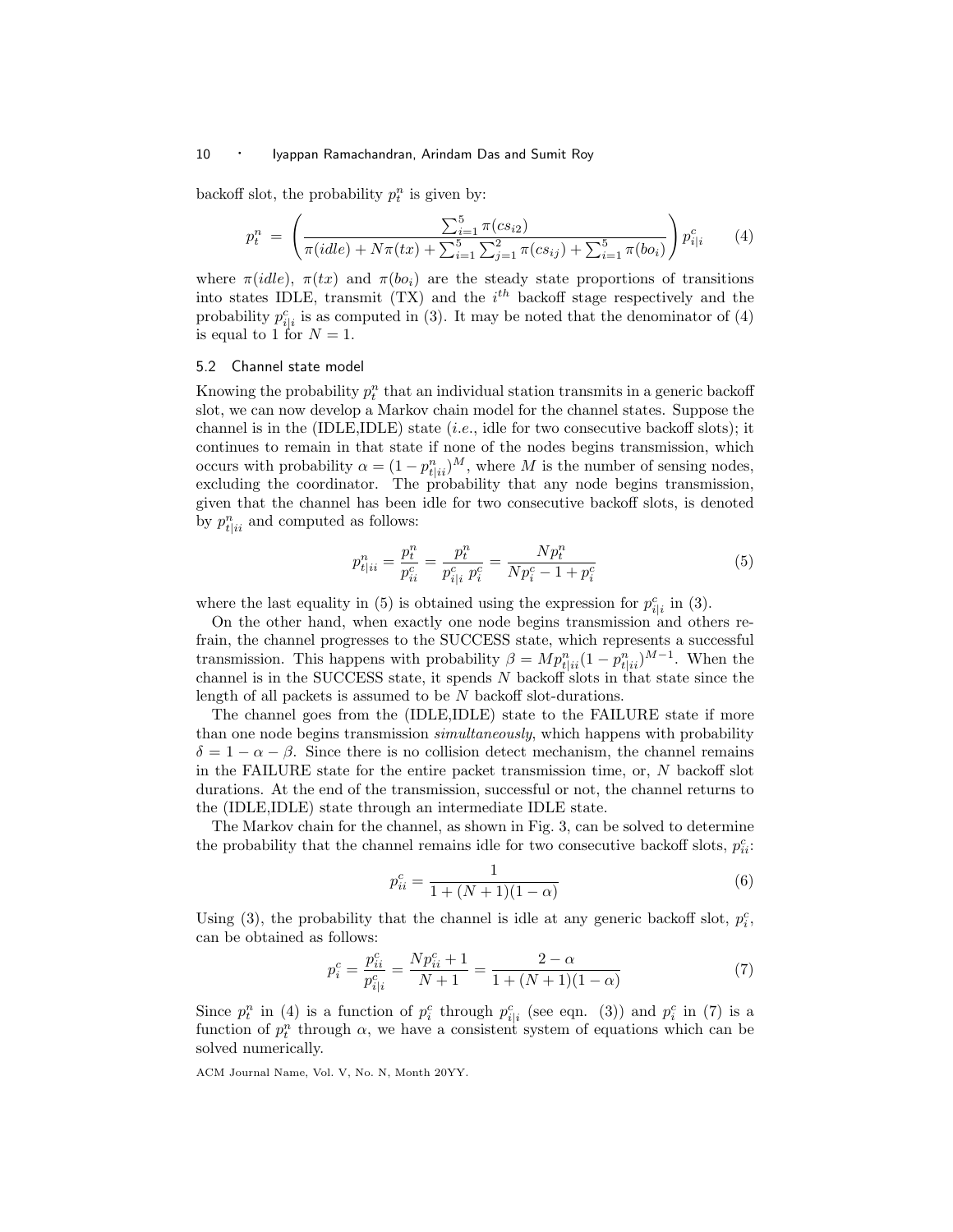

Fig. 3. Channel state model. The transition probabilities  $\alpha$  and  $\beta$  are given by:  $\alpha = (1 - p_{t|ii}^n)^M$ and  $\beta = M p_{t|ii}^n (1 - p_{t|ii}^n)^{M-1}$ , where M is the number of sensing nodes and  $p_{t|ii}^n$  is the probability that any node transmits given that the channel was idle in two consecutive backoff slots (5).

#### 5.3 Aggregate channel throughput

The aggregate channel throughput  $S$  is defined as the fraction of time spent in successful transmissions. This is given by the steady state probability of being in the SUCCESS state in Fig. 3 and can be derived to be:

$$
S = \frac{N\beta}{1 + (N+1)(1-\alpha)} = \frac{N M p_{t|ii}^n (1 - p_{t|ii}^n)^{M-1}}{1 + N \left(1 - (1 - p_{t|ii}^n)^M\right)}
$$
(8)

where  $p_{t|i i}^n$  is as shown in (5) and the parameters  $\alpha$  and  $\beta$  are as defined in the caption of Fig. 3. See Appendix B for a derivation of (8).

## 5.4 Average power consumption per node

In order to determine the average power consumption of a node, we need to identify the various states of a radio and the associated power expenditures, including longterm average dissipation in the various states as well as power consumption during state transitions. For illustrative purposes, we consider the Chipcon 802.15.4 compliant RF transceiver, CC2420 [Chipcon 2004]. The Chipcon radio supports the following four states:

- (1) Shutdown or Sleep: The crystal oscillator is switched off and the radio is completely disabled waiting for a startup strobe.
- (2) Idle: The crystal oscillator is turned on and the radio is ready to receive commands to switch to Transmit or Receive state.
- (3) Transmit: The radio is actively transmitting.
- (4) Receive: The radio is actively receiving.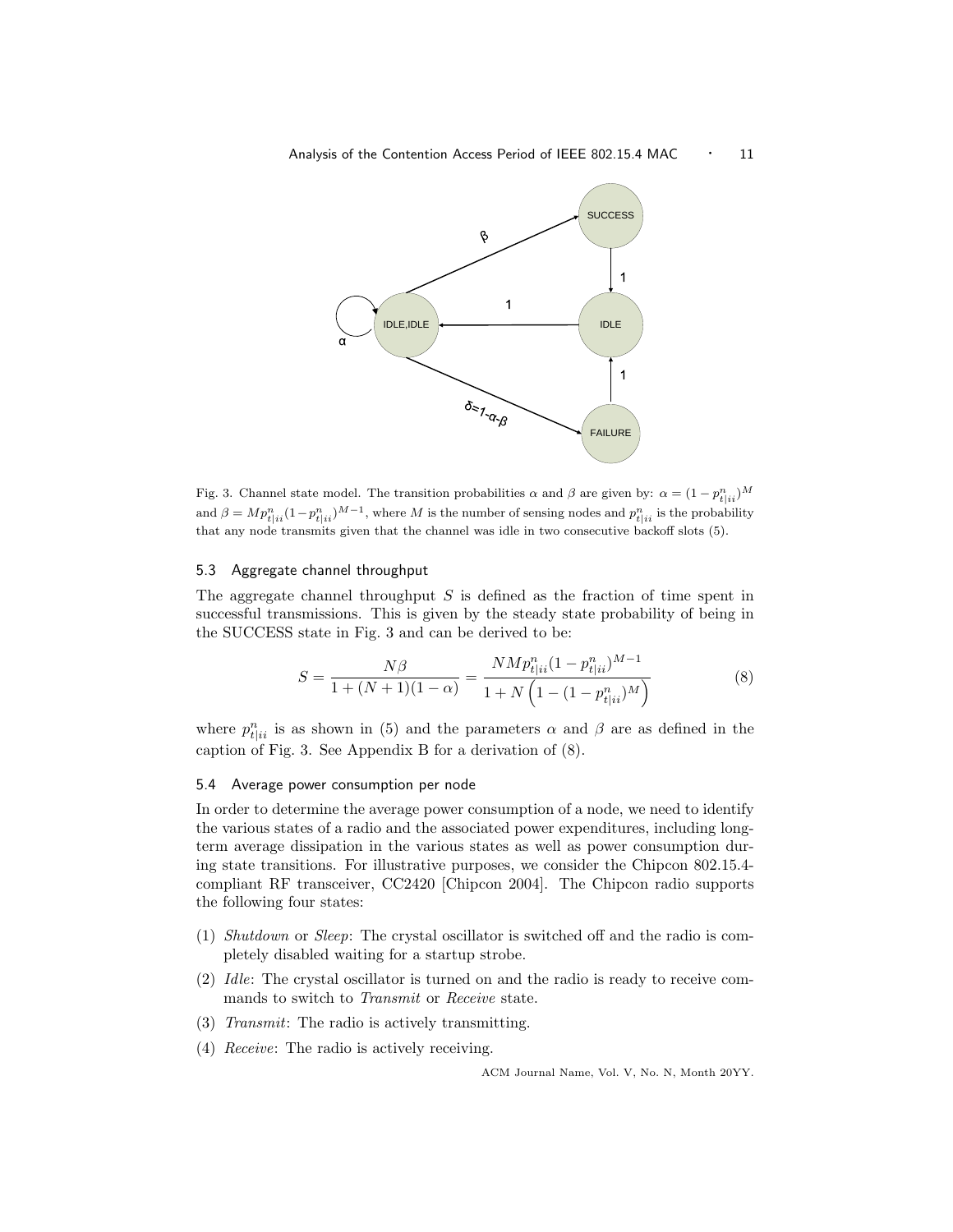#### 12 • Iyappan Ramachandran, Arindam Das and Sumit Roy



Fig. 4. Energy states and transitions for the CC2420 radio. The energy consumption associated with a transition from state  $S_1$  to state  $S_2$  is given by the product of three parameters: (1) transition time, T (transition) (2) current drawn in the target state,  $I(S_2)$ , and (3) the supply voltage  $(VDD) = 1.8V$ .

Reproduced from [Bougard et al. 2005]

Detailed measurements of the power consumption in each of these states and the state transition times have been reported in [Bougard et al. 2005], and reproduced in Fig. 4 for convenience. It is apparent from the figure that it takes considerable time to switch from one state to another  $(e,q)$ , close to 1 ms for the *Shutdown*-Idle transition) and this aspect will have a significant effect on the overall energy consumption in wireless sensor networks, particularly those characterized by low transmission duty cycles.

As indicated before, we consider a beacon-enabled network with no inactive part in the superframe in which the nodes can sleep. Since the power consumption in the Idle state is several times more than what might be considered reasonable, it is not sufficient to keep the nodes in the Idle state when not transmitting or receiving. We must therefore find alternative ways to put the nodes to sleep, even in the active part of the superframe. However, for benchmarking purposes, we start out by leaving the nodes in Idle state when not active. Subsequently, in Section 5.6, we allow the nodes to enter the Shutdown state when not active and evaluate its impact on the throughput and power consumption.

So far in our analysis, we have neglected the effect of beacon receptions. Since beacons occupy a very small fraction of the time, neglecting their effect on throughput is justified. However, neglecting beacon durations may not be justified for calculating the energy consumption of the nodes. In fact, at sufficiently low traffic rates, energy consumption due to beacon reception may constitute a significant part of the total energy consumed. Consequently, our energy model is as follows.

The radio stays in the *Idle* state until requested to either receive a beacon or perform a clear channel assessment (CCA); at that time, it transitions to the Receive state. If beacon reception was requested, the radio returns to the Idle state after ACM Journal Name, Vol. V, No. N, Month 20YY.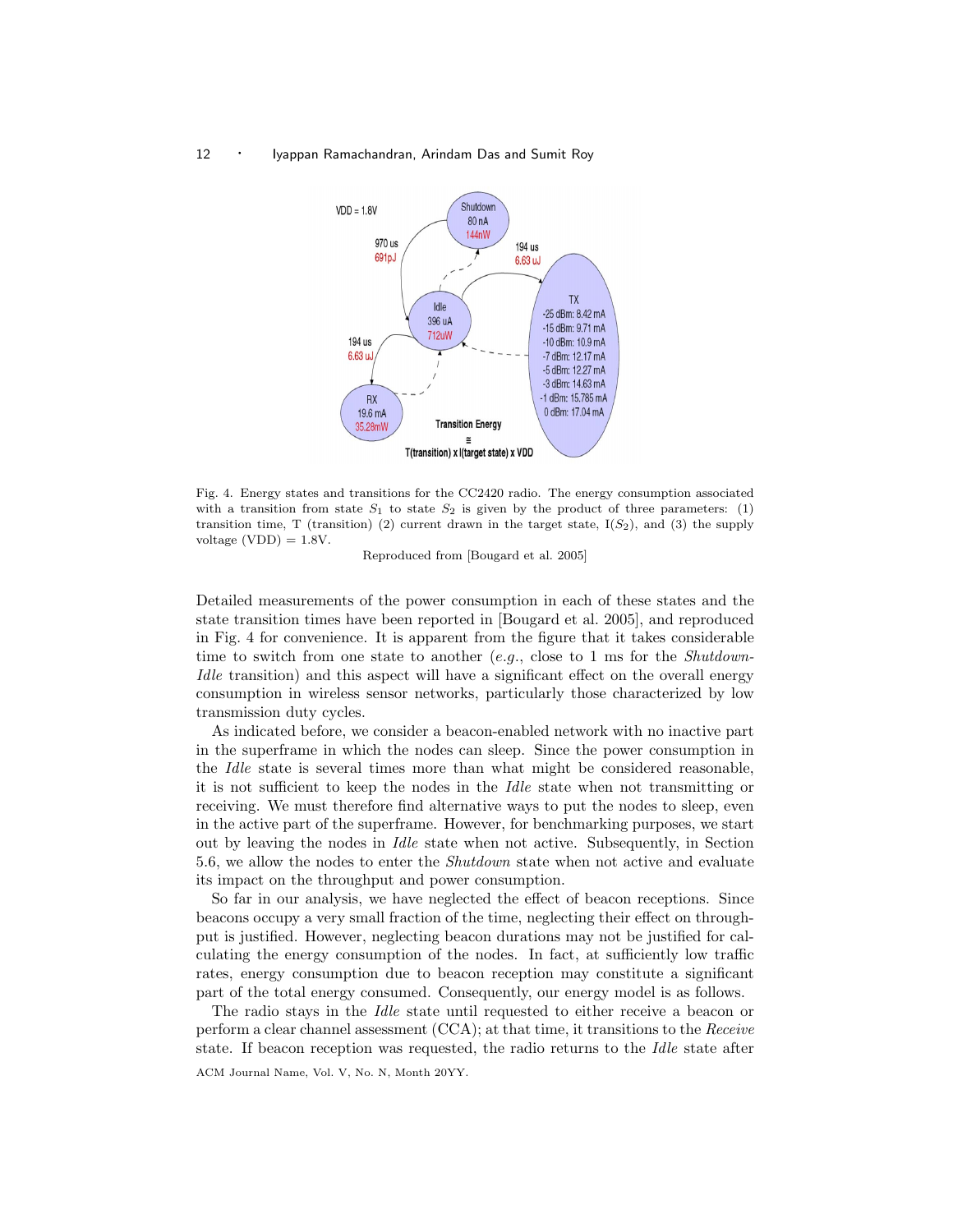receiving the beacon. If CCA was requested, after two CCA backoff slots, it either transitions to the Transmit state if the channel is found to be idle or back to the Idle state if the channel is busy. In other words, the radio is in:

- —Idle state when it either has no packet to transmit or when it has one and is backing off (corresponding to the IDLE and  $BO_i$  states of Fig. 2),
- —Receive state when it is doing carrier sensing (corresponding to the  $CS_{ij}$  states of Fig. 2) or receiving a beacon, and in
- —Transmit state when it is transmitting.

Let the beacon duration be  $n_{beacon}$  backoff slots. The frequency of beacon reception is  $f_{beacon} = 1/BI$ , where BI is the beacon interval shown in (1). The fraction of time spent in receiving beacons is thus  $p_{beacon}^n = n_{beacon}/BI$ . We assume that part of the time spent by a node in IDLE state is used to receive the beacons. This is reasonable, particularly at low traffic rates, since the nodes spend most of their time in IDLE state. It may be noted that, in a 1-hop sensor-net, the only time a sensing node is receiving data is during a beacon duration. While it may be possible to explicitly define a node state for this beacon receive duration, we make a simplifying assumption that the beacon reception occurs during the node's IDLE state and adjust the power consumption budget accordingly. This adjustment is necessary since the radio's Receive state power expenditure is several orders of magnitude higher than its Idle state power dissipation. A similar observation holds for the radio's *Idle-to-Receive* transition. We assume that the time required for this transition is budgeted off the node's IDLE state, but that the power consumed during this transition is on the order of the radio's Receive state power. The latter assumption may be pessimistic but is necessitated by the fact that no authentic figures are available in the literature for actual power consumption during the Idleto-Receive transition. Further, we have assumed that the radio ramp-down times are negligible.

In light of the above discussion, the average power expenditure of any node,  $Y_{av}$ , can be expressed as follows:

$$
Y_{av} = (p_i^n - p_{beacon}^n + p_{bo}^n - p_{ir}^n)Y_{Idle} + (p_{cs}^n + p_{ir}^n + p_{beacon}^n)Y_{rx} + p_{tx}^n Y_{tx}
$$
(9)

where  $Y_{Idle}$ ,  $Y_{rx}$  and  $Y_{tx}$  are the power expenditures corresponding to the radio's Idle, Receive and Transmit states respectively. The parameter  $p_{ir}^{n}$  denotes the fraction of time spent in switching the radio from Idle to Receive state. This transition happens whenever the backoff counter reads 1 and once every beacon interval  $(BI)$  for beacon reception. In each of these occasions, the radio spends 192  $\mu$ s, or equivalently, 0.6 backoff slots<sup>4</sup>. Finally, the parameters  $p_i^n$ ,  $p_{bo}^n$ ,  $p_{cs}^n$  and  $p_{tx}^n$ denote the *fractions of time* spent by a node in IDLE, backoff (any  $BO<sub>i</sub>$ ), carrier

<sup>&</sup>lt;sup>4</sup>Recall that the duration of each backoff slot as per IEEE 802.15.4 standard is 320  $\mu$ s.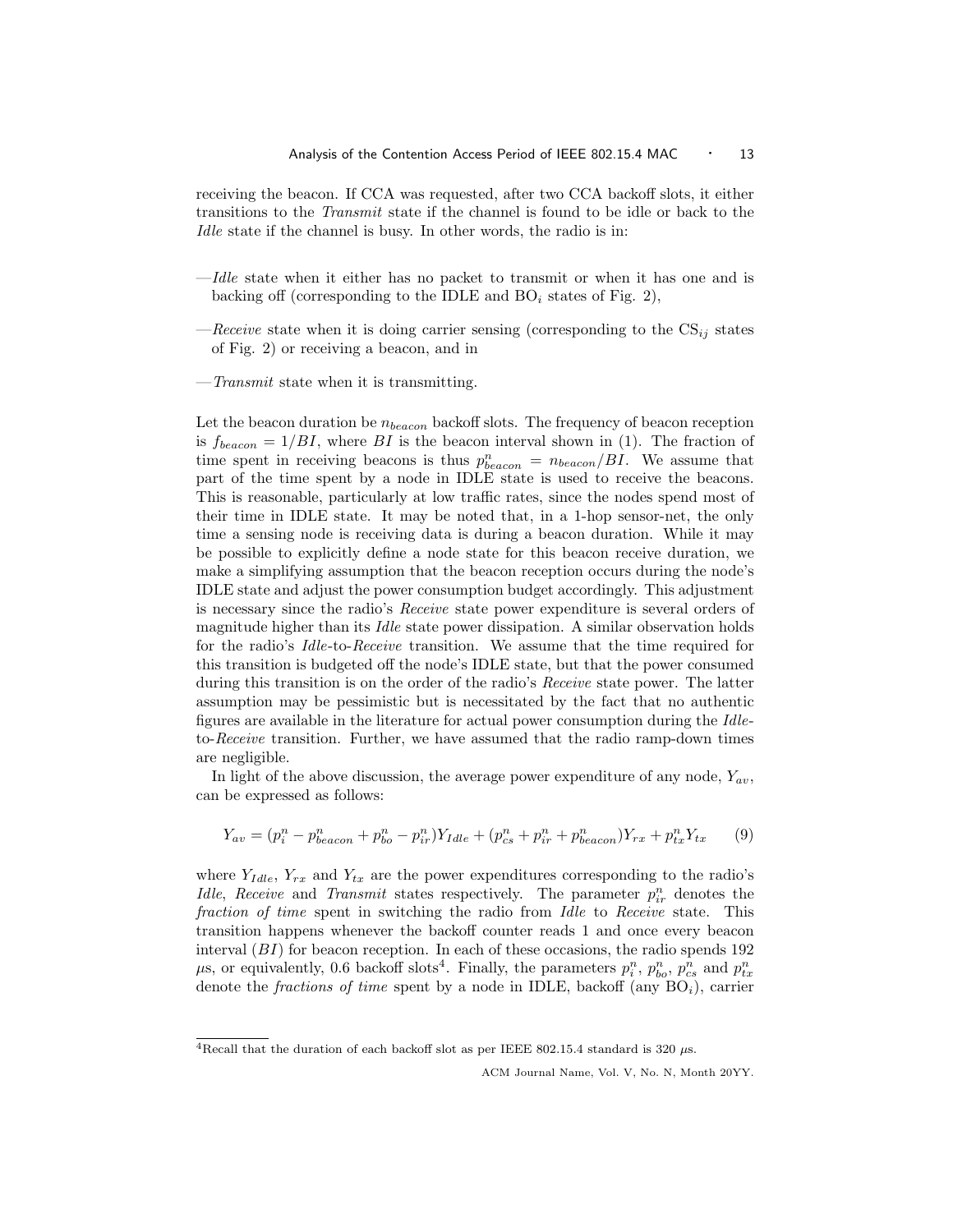Table I. Throughput, per-node power consumption and bytes-per-Joule capacity without shutdown, as a function of traffic rate  $\lambda$ . The number of sensing nodes, M, is equal to 12 and the length of a packet, N, in terms of number of backoff slots, is equal to 10.

|   |                     |  | 0.002 |      | 0.004 | 0.006 |       |       | 0.008 |       | 0.01  |       | 0.02  |       | 0.03  |       | 0.04  |       |     |  |
|---|---------------------|--|-------|------|-------|-------|-------|-------|-------|-------|-------|-------|-------|-------|-------|-------|-------|-------|-----|--|
|   | S                   |  | 0.024 |      | 0.048 |       | 0.071 |       | 0.094 |       | 0.118 |       | 0.228 |       | 0.327 |       | 0.408 |       |     |  |
|   | $Y_{av}$ (mW)       |  |       | 0.82 |       | 0.90  |       | 0.98  |       | 1.05  | 1.13  |       | 1.53  |       | 1.93  |       | 2.21  |       |     |  |
|   | $\eta$ (KB/J)       |  |       | 73   | 132   |       | 181   |       |       | 222   |       | 257   |       | 370   |       | 421   |       | 438   |     |  |
|   | 0.05                |  |       | 0.06 |       | 0.07  |       | 0.08  |       | 0.09  |       | 0.1   |       | 0.2   |       | 0.4   |       | 0.8   |     |  |
| S |                     |  | 0.468 |      | 0.510 | 0.538 |       | 0.556 |       | 0.569 |       | 0.577 |       | 0.585 |       | 0.556 |       | 0.523 |     |  |
|   | $Y_{av}$ (mW)       |  | 2.66  | 2.97 |       | 3.24  |       | 3.48  |       | 3.69  |       | 3.88  |       | 5.14  |       | 6.01  |       | 6.94  |     |  |
|   | $\eta(KB/J)$<br>437 |  |       | 426  |       | 412   |       | 397   |       | 383   |       | 369   |       |       | 283   |       | 226   |       | 191 |  |

sense (any  $CS_{ij}$ ) and transmit (TX) states respectively of Fig. 2 and are given by:

$$
p_i^n = \frac{\pi(ide)}{1 - \pi(tx) + N\pi(tx)}
$$
  
\n
$$
p_{bo}^n = \frac{\sum_{i=1}^5 \pi(bo_i)}{1 - \pi(tx) + N\pi(tx)}
$$
  
\n
$$
p_{cs}^n = \frac{\sum_{i=1}^5 \sum_{j=1}^2 \pi(c s_{ij})}{1 - \pi(tx) + N\pi(tx)}
$$
  
\n
$$
p_{tx}^n = \frac{N\pi(tx)}{1 - \pi(tx) + N\pi(tx)}
$$
\n(10)

Note that the denominator of all equations in (10) should strictly be:

$$
\pi(idle) + \sum_{i=1}^{5} \pi(bo_i) + \sum_{i=1}^{5} \sum_{j=1}^{2} \pi(c s_{ij}) + N\pi(tx)
$$
\n(11)

since any node spends  $N$  backoff slots when in the transmit state and 1 backoff slot in all other states. However,  $\pi(idle) + \sum_{i=1}^{5} \pi(bo_i) + \sum_{i=1}^{5} \sum_{j=1}^{2} \pi(c s_{ij}) + \pi(tx) = 1$ , and therefore equation (11) can be simplified to  $1 - \pi(tx) + N\pi(tx)$ , as shown in  $(10).$ 

#### 5.5 Performance metric: per node bytes-per-Joule capacity

A metric that combines per-node throughput and energy consumption, is the perbyte energy cost [Ye et al. 2004], or its inverse, the bytes-per-Joule capacity [Rodoplu and Meng 2002]. We use a normalized version of the latter (denoted by  $\eta$ ) which is defined as follows:

$$
\eta = \frac{(S/M) \times (250 \times 10^3/8)}{Y_{av}}
$$
\n(12)

where S is the overall throughput  $(8)$  and M is the number of sensing nodes. The throughput seen by each user is therefore  $S/M$  (by symmetry). The factor  $(250 \times 10^3/8)$  is due to the fact that the channel capacity is 250 Kbps in the 2.4 GHz ISM band, or equivalently,  $(250 \times 10^3/8)$  bytes/sec.

Table I shows the throughput (8), average power consumption (9) and bytesper-Joule capacity (12) as a function of traffic rate  $\lambda$ , for beacon order  $BCO = 6$  $(\Rightarrow p_{beacon}^n = 1/3072)$ ,  $n_{beacon} = 2$ ,  $M = 12$  and  $N = 10$ . The parameter  $\lambda$ ACM Journal Name, Vol. V, No. N, Month 20YY.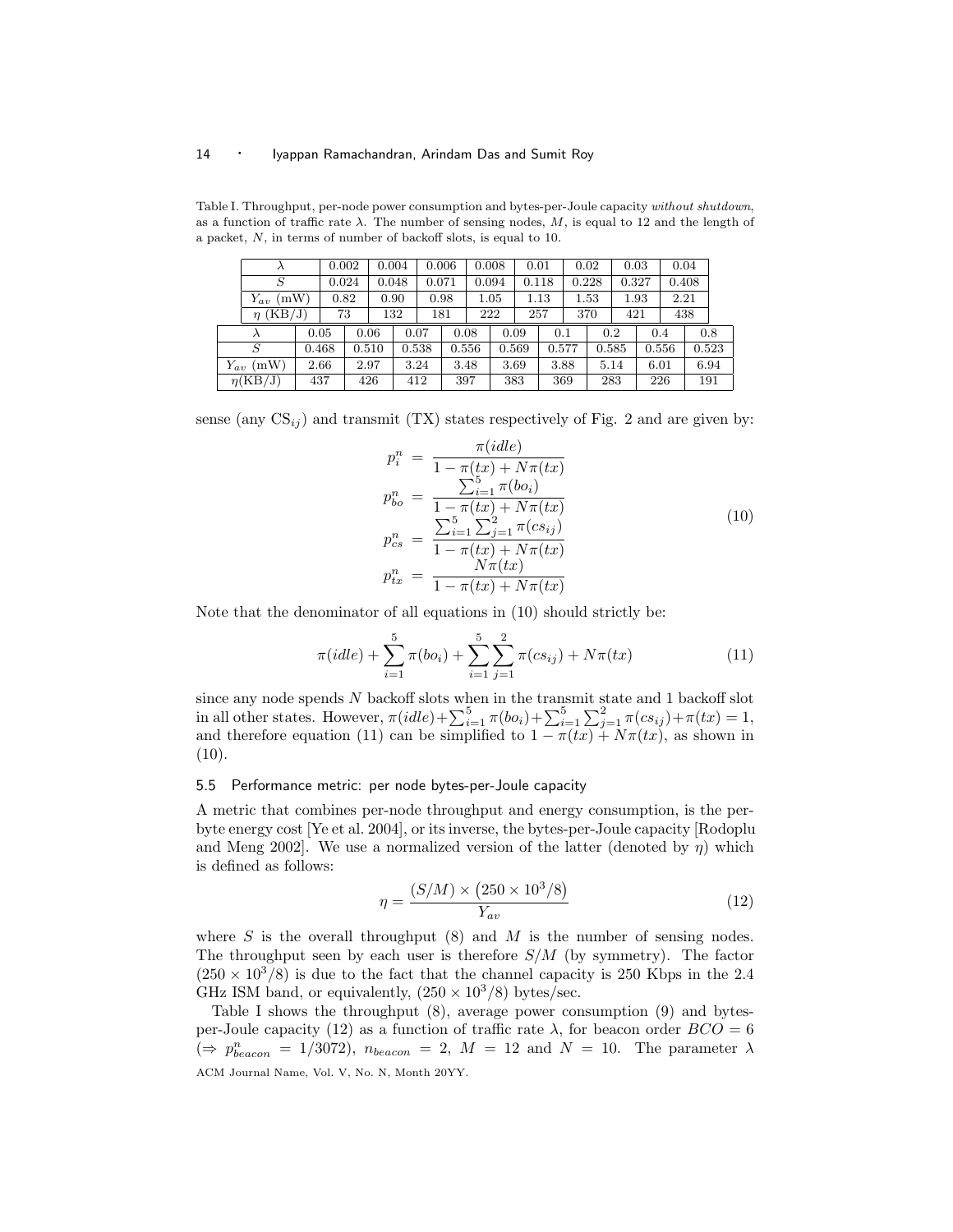in Table I is in units of number of packets per packet duration, or equivalently,  $(250 \times 10^3 \times \lambda)$  bps since the channel capacity is 250 Kbps. Without shutting down the nodes, we note that the average power consumption is on the order of 1 mW for low packet arrival rates. In the next section, we show how the power consumption can be brought down by an order of magnitude by shutting down the radios when a node is inactive.

#### 5.6 Shutting down the radio between transmissions

We now consider the case when radios are allowed to enter the *Shutdown* state if there is no packet to be transmitted. Radio shutdown has been shown to be very effective in conserving nodes' energy consumption [Feeney and Nilsson 2001]. The energy model in this case is as follows.

If there is no packet waiting to be transmitted, i.e., when the node is in the IDLE state of Fig. 2, the node remains in its Shutdown state. Whenever a new packet arrives for transmission, the radio is woken up to perform carrier sensing and subsequent transmission. It is seen from Fig. 4 that it takes about 3 backoff slots (960  $\mu$ s) to switch the radio from the *Shutdown* state to the *Idle* state and another six-tenths of a backoff slot  $(192 \,\mu s)$  to switch to the *Receive* slate. The total time from radio *Shutdown* to *Receive* state is therefore 3.6 backoff slots. We claim that this transition time does not affect the throughput or latency significantly, but results in considerable energy savings. This is because the standard requires that every node back off for a random number of backoff slots (between 0 and 7) before sensing the channel for the first time and this backoff time can be used to turn on the radio since the node is not required to do channel sensing when its backoff timer is counting down (in contrast to IEEE 802.11, for example). Depending on the exact number of backoff slots, additional backoff slots may or may not be needed to completely account for radio start-up time. The increase in the average number of backoff slots that a node has to wait before the first carrier sensing attempt can be accounted for by using a different  $p_1^n$  (the parameter that determines the average number of backoff slots spent in  $BO<sub>1</sub>$  state) in the analysis, without altering the results significantly. If the radio start-up time is 3.6 backoff slots (as is the case for Chipcon CC2420 radio), the distribution of the random variable dictating the number of backoff slots corresponding to the first random backoff stage is given by the distribution of max $(x, 3.6)$ , where  $x \sim U(0, 7)$  denotes an uniformly distributed random variable in the range [0, 7]. We approximate the distribution of the random variable max $(x, 3.6)$  by a geometric distribution and set the parameter  $p_1^n = 1/5.55$ . This ensures that the mean of the geometric distribution is equal to the mean of the distribution of  $max(x, 3.6)$ , which can be shown to be equal to 4.55.

A time diagram showing the radio state transitions is shown in Fig. 5. The expression for average power consumed in this case is:

$$
Y_{av} = (p_i^n - p_{beacon}^n - p_{si}^n) Y_{shut} + (p_{bo}^n - p_{ir}^n + p_{si}^n) Y_{Idle}
$$
  
 
$$
+ (p_{cs}^n + p_{ir}^n + p_{beacon}^n) Y_{rx} + p_{tx}^n Y_{tx}
$$
 (13)

where  $Y_{shut}$  is the power consumed in the *Shutdown* state (due to leakage) and  $p_{si}$ is the fraction of time spent by a radio in the transition from Shutdown to Idle state before beacon reception. Comparing  $(13)$  with  $(9)$ , we can see that the coefficients associated with  $Y_{tx}$  and  $Y_{rx}$  are identical. The only differences are in the coefficients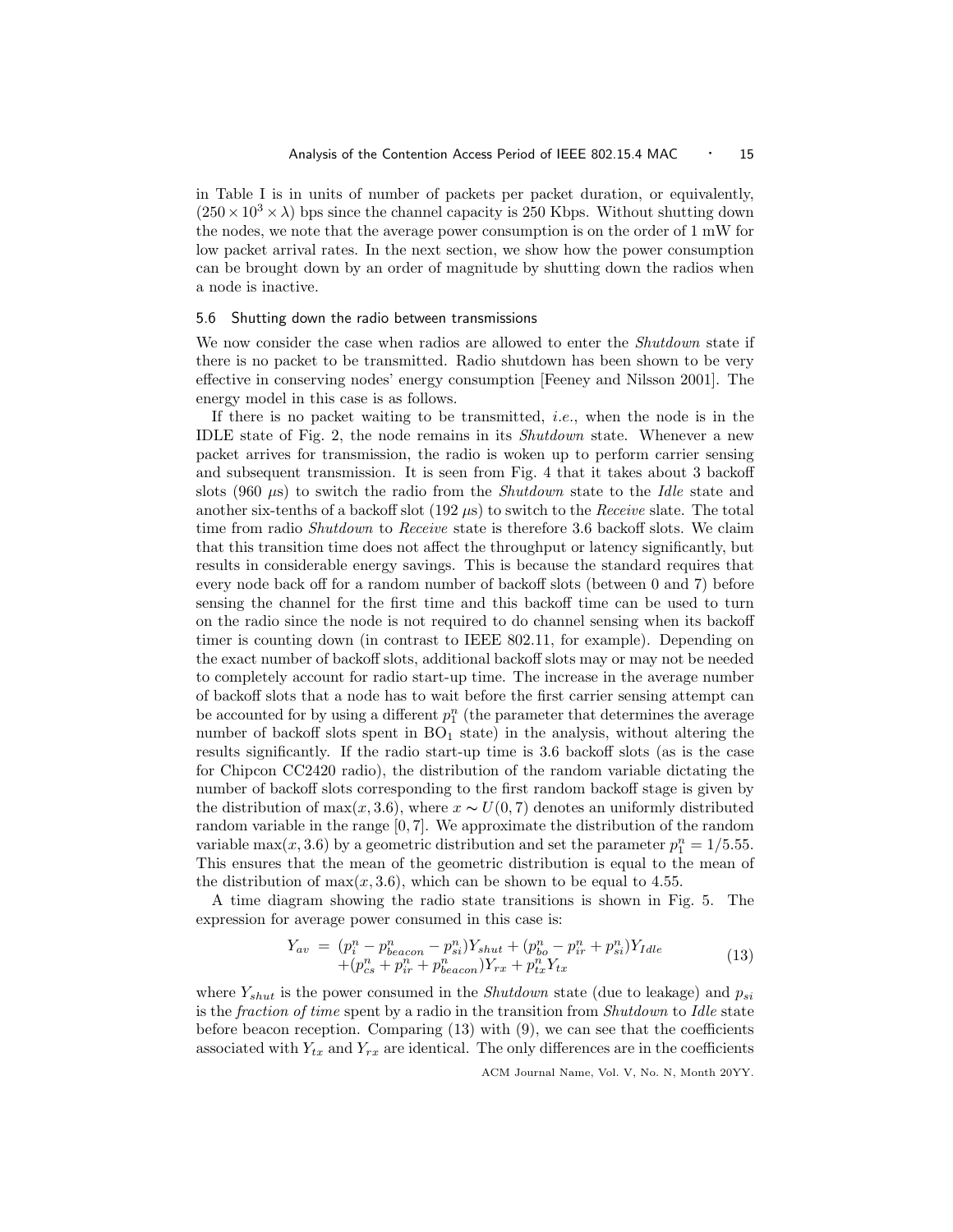

Fig. 5. Time diagram showing energy state transitions of a IEEE 802.15.4 radio when nodes are allowed to sleep between transmissions. Note that, when nodes are allowed to sleep between transmissions, each beacon reception interval is preceded by a chip wake-up interval (radio transitions from Shutdown-to-Idle) and a radio wake-up interval (radio transitions from Idle-to-Receive). From an energy consumption viewpoint, the chip wake-up duration is associated with the radio Idle state and the radio wake-up duration is associated with its Receive state. Note also that a chip wake-up duration need not be followed immediately by a radio wake-up duration. For example, if a node has chosen to wait 7 backoff slots, it could use 3 backoff slots for chip wake-up, followed by 3.4 backoff slots idle and then 0.6 backoff slot for radio wake-up, before sensing the channel.

of  $Y_{idle}$  and the newly defined  $Y_{shut}$ , which represent the Idle state and Shutdown state power consumptions respectively. These differences are discussed below:

- —Since the radio is shut down during node idle times corresponding to IDLE state of Fig. 2 (represented by the parameter  $p_i^n$ ), the associated power expenditure is  $Y_{shut}$ , as opposed to  $Y_{idle}$  in (9).
- —We have made the simplistic assumption that the fraction of time spent in receiving beacons,  $p_{beacon}^n$ , is budgeted off the radio's *Shutdown* state. Note that, this time was taken off the Idle state in (9).
- We have assumed that the *Shutdown*-to-*Idle* transition time (approximately 3) backoff slots for Chipcon CC2420 radio), "preceding a beacon reception", is taken off the radio's *Shutdown* state. Since the beacon frequency is  $f_{beacon}$ , the proportion of time spent in this transition mode is given by  $3f_{beacon}$ . In absence of any authentic data, we have assumed that the corresponding power expenditure is equal to  $Y_{idle}$  (which, again, may be pessimistic).
- —It may be noted that the *Shutdown*-to-*Idle* transition time "preceding a data transmission" need not be accounted for separately since its effect has already been considered in the modified  $p_1^n$  discussed at the beginning of this section.

Table II shows the throughput, average power consumption and bytes-per-Joule capacity with radio shutdown, as a function of traffic rate  $\lambda$ . All parameters are the same as discussed in Section 5.5 for the 'without shutdown' case. At very low traffic rates, the nodes spend most of their time waiting for packets to arrive. Shutting down the radio during these wait times reduces the power expenditure considerably, as is evident from comparing Tables I and II for low values of  $\lambda$ . For higher values of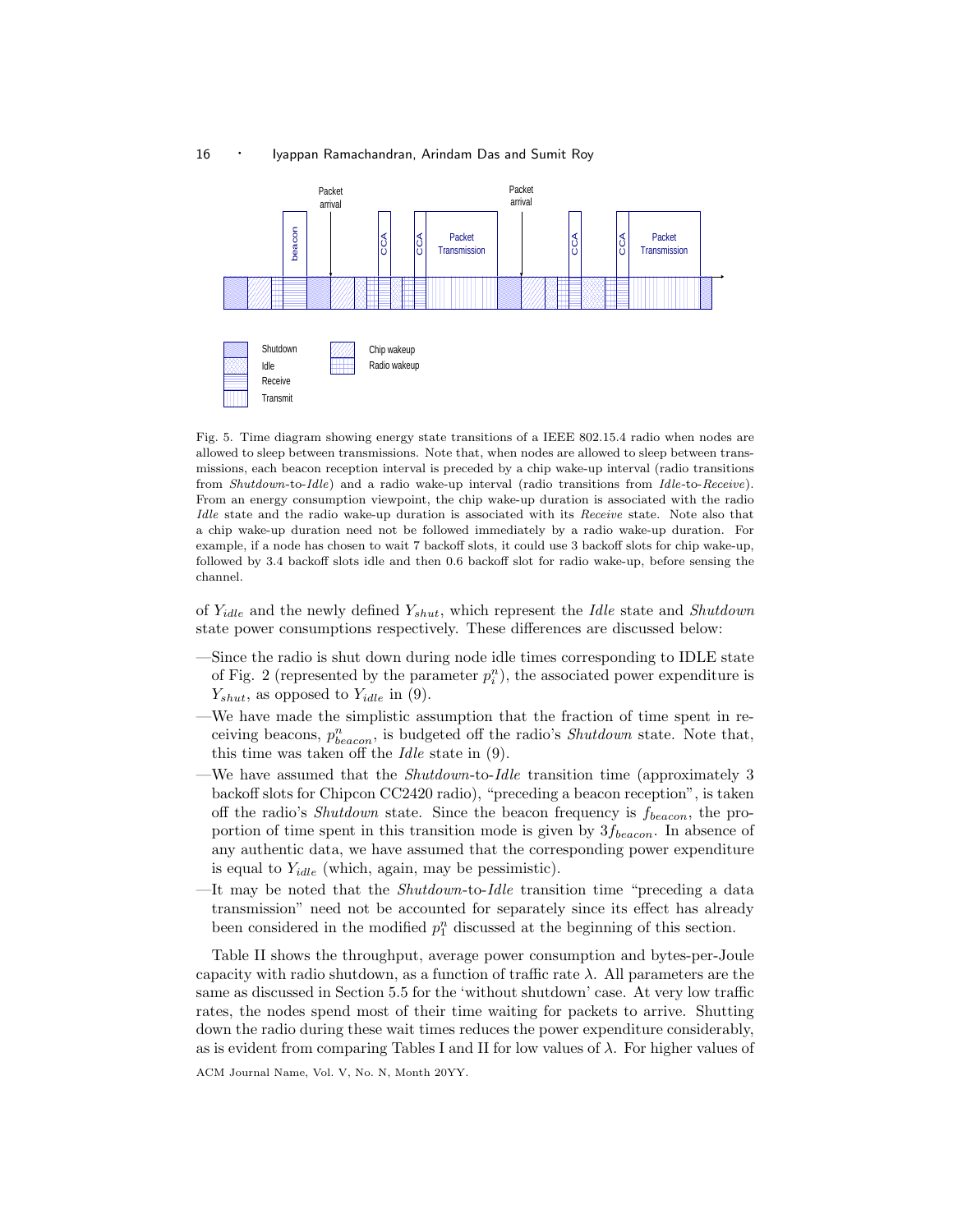|                       |      |       | 0.002 |       | 0.004 | 0.006 |       | 0.008 |       | 0.01  |       | 0.02 |       | 0.03 |       | 0.04  |       |  |
|-----------------------|------|-------|-------|-------|-------|-------|-------|-------|-------|-------|-------|------|-------|------|-------|-------|-------|--|
| S                     |      |       | 0.024 |       | 0.048 |       | 0.071 |       | 0.094 |       | 0.117 |      | 0.228 |      | 0.327 |       | 0.407 |  |
| $Y_{av}$ (mW)         |      |       | 0.11  |       | 0.19  |       | 0.27  |       | 0.36  |       | 0.44  |      | 0.86  |      | 1.28  |       | 1.68  |  |
| $\eta$ (KB/J)         |      | 539   |       | 630   |       | 659   |       | 673   |       | 680   |       | 677  |       | 651  |       | 616   |       |  |
|                       | 0.05 |       | 0.06  |       | 0.07  | 0.08  |       |       | 0.09  |       | 0.1   |      | 0.2   |      | 0.4   |       | 0.8   |  |
| S                     |      | 0.467 |       | 0.509 |       | 0.537 |       | 0.556 |       | 0.568 | 0.577 |      | 0.585 |      | 0.556 | 0.522 |       |  |
| $Y_{av}$ (mW)<br>2.05 |      |       | 2.39  |       | 2.68  |       | 2.94  |       |       | 3.18  |       | 3.39 |       | 4.78 |       | 6.02  | 6.95  |  |
| $\eta$ (KB/J)<br>578  |      |       | 542   |       | 509   |       | 480   |       |       | 455   | 433   |      | 311   |      | 235   |       | 192   |  |

Table II. Throughput, per-node power consumption and bytes-per-Joule capacity with shutdown, as a function of traffic rate  $\lambda$ . The number of sensing nodes, M, is equal to 12 and the length of a packet, N, in terms of number of backoff slots, is equal to 10.

 $\lambda$ , the amount of time spent in *Shutdown* state is small and hence shutting down the radios at these times does not reduce the average power consumption significantly. In fact, at high enough traffic rates (for  $\lambda \geq 0.4$  in the tables), shutting down the radios between transmissions may be costlier than just leaving them in their idle states due to the transition overhead (additional backoff slots required to account for radio startup and associated energy expenditure) involved.

It is also apparent from Table II that there is no significant change in throughput due to shutting down the radio between transmissions. For easy comparison, we have shown the percent change in throughput for the 'with shutdown' case, with respect to the 'without shutdown' case, in Fig.  $6(a)$ . As can be seen from the figure, the change in throughput is within  $\pm 1\%$  for all values of  $\lambda$ . Intuitively, the reason why the throughput does not change significantly is that, a major part of the delay incurred due to the transition from Shutdown to Idle state is present even in the 'no shutdown' case, in the form of initial random backoff delay. Consequently, the transition delay does not introduce too much of an overhead. Shutting down the radio when there are no packets to transmit yields higher bytes-per-Joule capacity at all traffic rates (see Fig. 6(b)).

As indicated before, the results shown in Table II are for a 12-node sensor network, assuming a packet length equal to 10 backoff slots. Shorter packet lengths and larger number of sensors, both characteristics of typical sensor networks, would cause the average power consumption to increase due to increased transition overhead and increased contention respectively. For  $\lambda = 0.002$ , simulation results suggest that 17% of the power consumed is due to contention resolution (carrier sensing etc.). For  $\lambda = 0.02$ , this quantity goes up to 25%. It is clear, therefore, that the contention mechanism causes significant overhead and more needs to be done if the average power consumption is to reduced to around  $100 \mu W$ . Interestingly, it is suggested in [Roundy et al. 2004] that "environmental scavenging" may be a potent way for meeting the energy requirements of sensor networks if the average power expenditure per node is on the order of 100  $\mu$ W. One way to reduce the contention overhead and thereby, the average power consumption, would be to initialize the Contention Window (CW) to 1 instead of 2 as currently specified in the standard. In the next section, we analyze the performance of the 802.15.4 MAC with this modification. While our proposed modification does not quite achieve the power consumption goal advocated in [Roundy et al. 2004], it does provide a signif-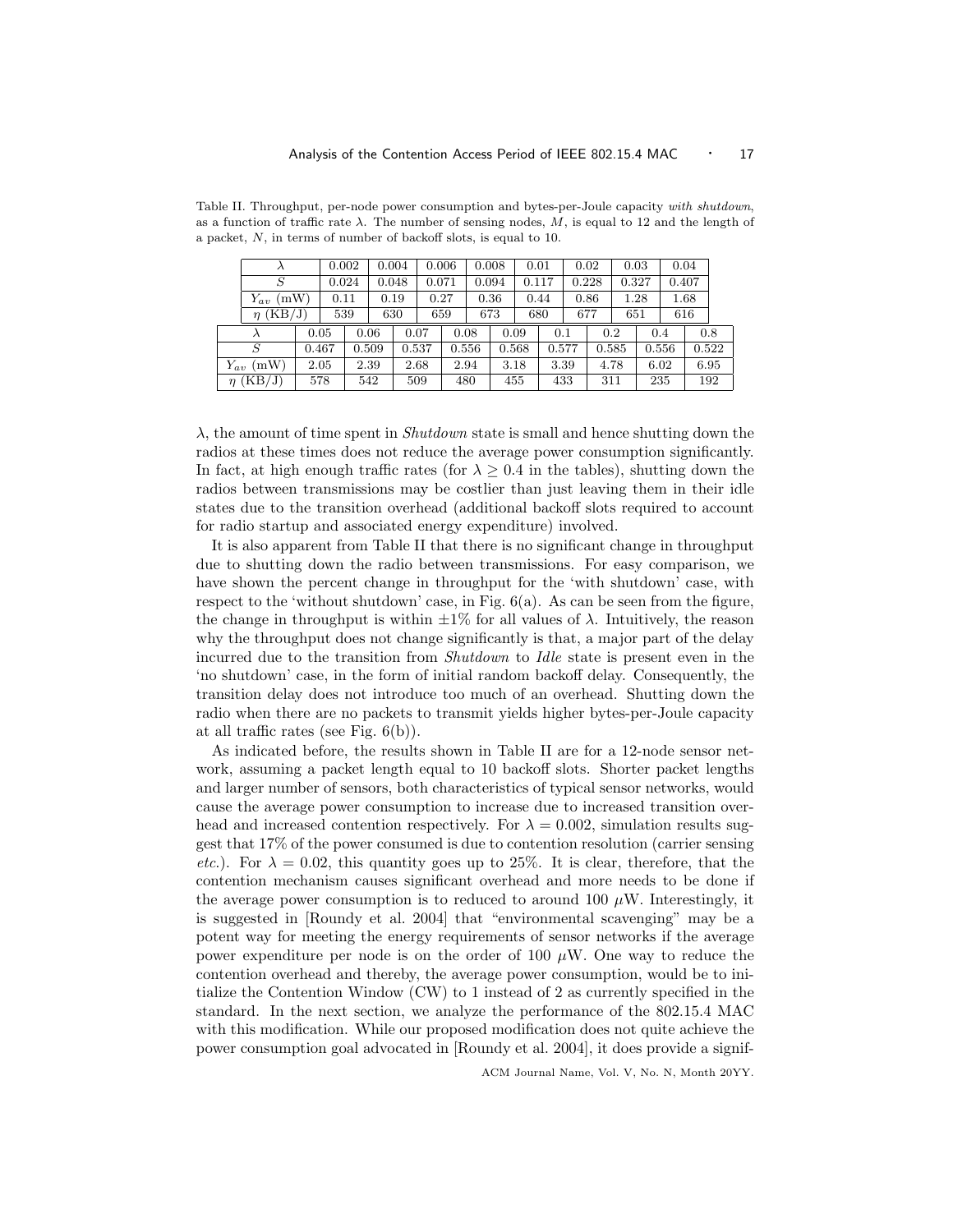

Fig. 6. Illustrating the percentage change in throughput (a) and bytes-per-Joule capacity (b) when radios are allowed to shut down, compared to 'no shutdown'. It is clear from the figure that the change in throughput is within  $\pm 1\%$  for all values of  $\lambda$ . However, the improvement in bytes-per-Joule capacity is dramatic for smaller values of  $\lambda$ . This improvement can be attributed to a significant reduction in the average power consumption when radios are allowed to shut down between transitions.

icant improvement in throughput and bytes-per-Joule capacity over the standard, particularly at higher packet arrival rates.

# 6. PROPOSED MODIFICATION: INITIALIZATION OF CW WITH 1

The IEEE 802.15.4 standard specifies that the length of the contention window, CW, be initialized to 2. This forces the nodes to ensure that the channel is idle for two consecutive backoff slots before it can begin to transmit. The reason for setting CW=2 initially is to eliminate the possibility of collision with an ACK frame. ACK frames are transmitted without backoff or contention, a 'turnaround time<sup>5</sup> duration after the corresponding data frame. Any node sensing the idle time between a data frame and an ACK frame could mistakenly interpret the channel as being idle and, if CW was initialized to 1, could begin transmission at the next backoff slot, thereby colliding with the ACK frame. The 802.15.4 standard attempts to avoid this collision possibility by specifying an initial contention window of length 2 backoff slots [Callaway ].

However, there are several applications where there is no real need for MAC-level acknowledgements. A large number of sensors that observe the same phenomena can provide the necessary redundancy in coverage; since coordinators are typically provided with data aggregation capabilities, redundancy in sensor deployment could obviate the need for individual acknowledgements. In such applications, initializing

 $5$ The IEEE 802.15.4 standard defines a *turnaround time* as the time required by a radio to switch from transmit to receive mode and vice versa. It is the same as the radio start-up time (192  $\mu$ s), i.e the time to transition from Idle to Transmit or Receive states.

ACM Journal Name, Vol. V, No. N, Month 20YY.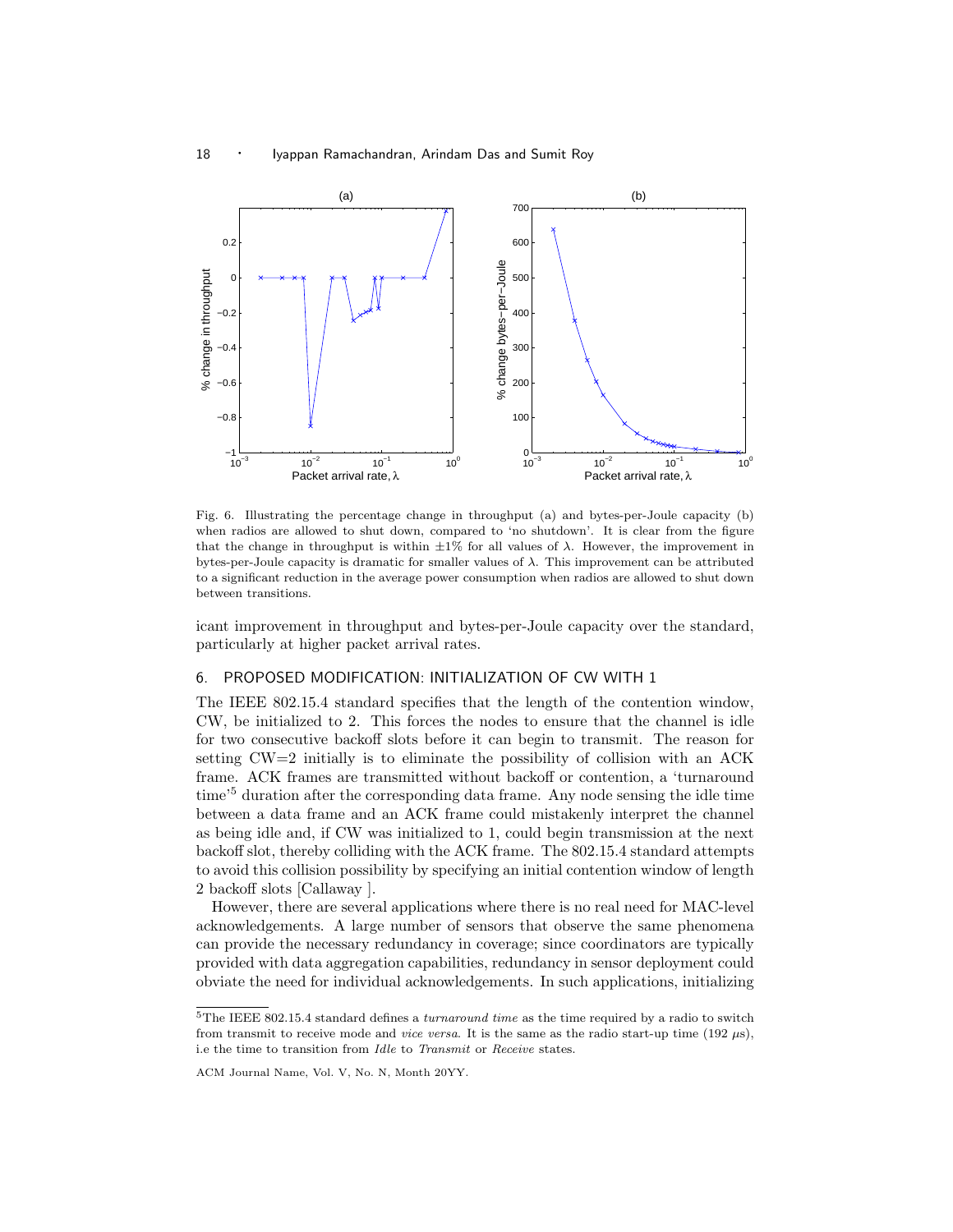

Fig. 7. Markov chain model for an IEEE 802.15.4 sensor node with  $CW=1$ .

CW to 2 may not provide any better collision resolution. On the other hand, significant improvements in throughput and energy efficiency can be realized by using a contention window of length 1. In this section, we analyze the performance of the standard with this proposed modification. Our analysis is based on the same set of approximations discussed in Section 5.

## 6.1 Node state model

The behavior of an individual node can be represented by means of an embedded Markov chain in a manner similar to that in Section5.1. The only difference is that, instead of having two carrier sense states after every backoff, there would just be one now. Specifically, from state  $BO_i$ , the node moves to  $CS_i$  with probability  $p_i^n$ . From  $\text{CS}_i$ , it either goes to the TX state if the channel is found idle (which occurs with probability  $p_i^c$ ) or to the next backoff stage if the channel is busy (which occurs with probability  $(1 - p_i^c)$ ). The Markov chain for a 802.15.4 node with CW=1 is shown in Fig 7. Its steady state probabilities can be obtained by solving the state balance equations of the Markov chain, as shown in Appendix C.

As in Section 5.1, the probability that a node starts transmission in any generic backoff slot, or equivalently, the steady-state probability that a node transmits (by Approximation 3), can be shown to by:

$$
p_t^n = p_{cs}^n p_i^c = \left(\frac{\sum_{i=1}^5 \pi(cs_i)}{\pi(idle) + N\pi(tx) + \sum_{i=1}^5 [\pi(cs_i) + \pi(bo_i)]}\right) p_i^c \tag{14}
$$

Note that the probability  $p_{i|i}^c$  in (4) has been replaced by  $p_i^c$  in (14) as a consequence of our proposed CW=1 modification.

#### 6.2 Channel state model

Given our approximation that the channel sees a probability  $p_t^n$  that any node transmits in a generic backoff slot (see Approximation 3 in Section 5), the channel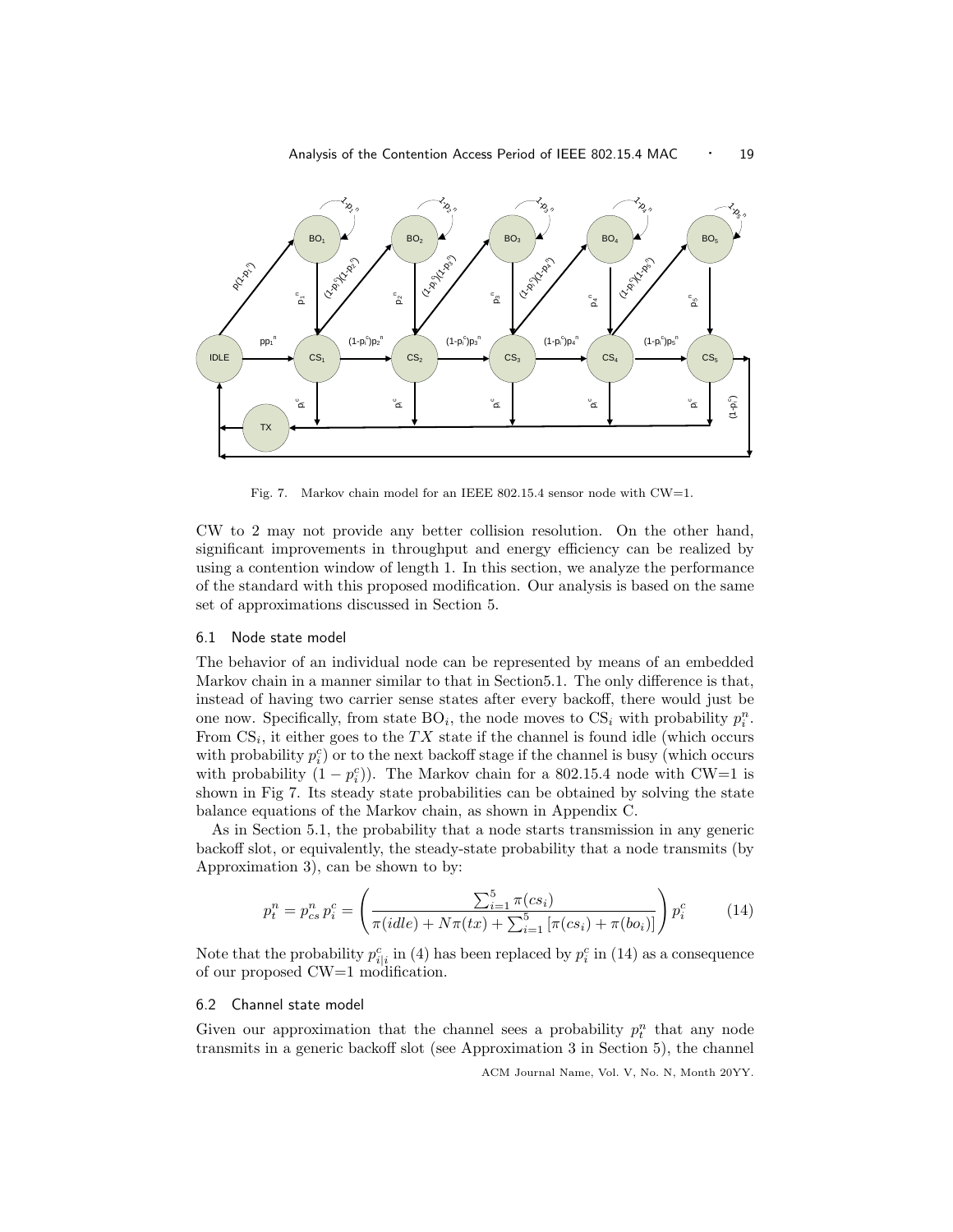

Fig. 8. Channel state model with CW=1. The transition probabilities  $\alpha$  and  $\beta$  are given by:  $\alpha = (1 - p_{t|i}^n)^M$  and  $\beta = M p_{t|i}^n (1 - p_{t|i}^n)^{M-1}$ , where M is the number of sensing nodes and  $p_{t|i}^n$ is the probability that any node transmits given that the channel was idle in the previous backoff slot, which is simply the probability that the node sensed the channel in that backoff slot,  $p_{cs}^n$  (see eqn. 14).

behavior can be represented by means of a Markov chain. For CW=1, channel state transitions are as follows.

The channel is in IDLE state when there is no ongoing transmission. It continues to remain in the IDLE state at the next backoff slot if no node attempts a transmission. This happens with probability  $\alpha = (1 - p_{t|i}^n)^M$ , where  $p_{t|i}^n$  is the probability that a node begins transmission in any generic backoff slot, given that the channel was idle in the previous backoff slot, and is simply equal to the probability that a node sensed the channel in that backoff slot,  $p_{cs}^n$  (see eqn. 14). On the other hand, if one node starts transmission and others refrain, which happens with probability  $\beta = M p_{t|i}^n (1 - p_{t|i}^n)^{M-1}$ , the channel transitions to the SUCCESS state. With probability  $\delta = 1 - \alpha - \beta$  that more than one node start to transmit at the same time, the channel goes to the FAILURE state, indicating an unsuccessful transmission. It spends N backoff slots each in the SUCCESS and FAILURE states and then returns to the IDLE state with probability 1. The channel state diagram for CW=1 is shown in Fig. 8. The probability that the channel is idle,  $p_i^c$ , can be derived to be:

$$
p_i^c = \frac{1}{1 + N(1 - \alpha)} = \frac{1}{1 + N(1 - (1 - p_{t|i}^n)^M)}
$$
(15)

Since  $p_{t|i}^n$  is a function of  $p_i^c$  and  $p_i^c$  in is a function of  $p_{t|i}^n$  (15), we have a consistent set of equations which can be solved numerically.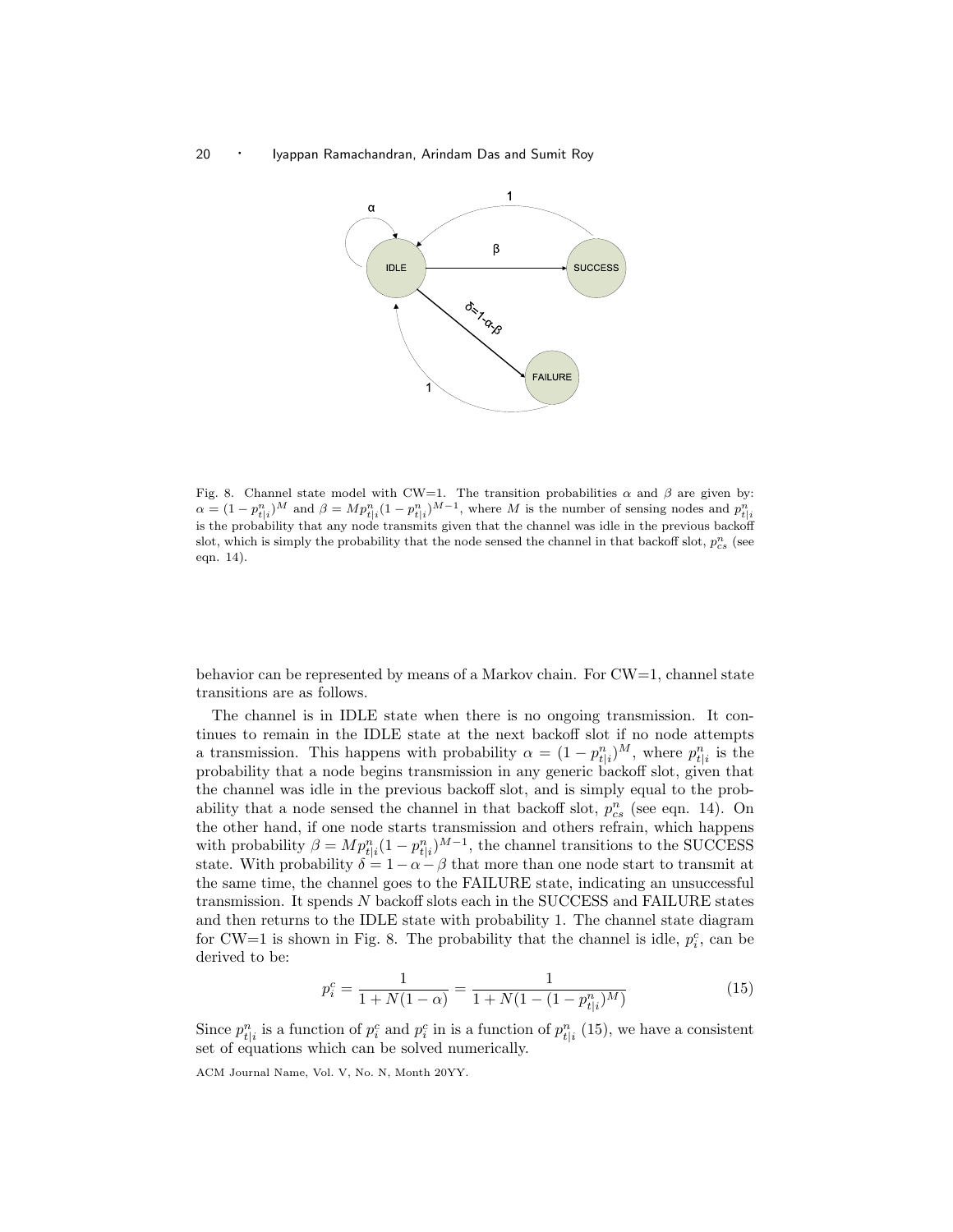Table III. Throughput, per-node power consumption and bytes-per-Joule capacity with shutdown, as a function of traffic rate  $\lambda$ , for CW=1. The number of sensing nodes, M, is equal to 12 and the length of a packet,  $N$ , is equal to 10 backoff slots.

|                | S                 |       |              | 0.002 |       | 0.004 |                | 0.006 |       | 0.008 |       | 0.01 |       | 0.02 |       | 0.03  |       | 0.04  |  |
|----------------|-------------------|-------|--------------|-------|-------|-------|----------------|-------|-------|-------|-------|------|-------|------|-------|-------|-------|-------|--|
|                |                   |       | 0.024        |       | 0.048 |       | 0.071          |       | 0.099 |       | 0.117 |      | 0.228 |      | 0.327 |       | 0.407 |       |  |
|                | (mW)<br>$Y_{ava}$ |       | 0.1          | 0.18  |       | 0.25  |                |       |       | 0.33  | 0.40  |      | 0.78  |      | 1.16  |       | 1.54  |       |  |
|                | $\eta$ (KB/J)     | 588   |              |       | 678   |       | 711            |       | 727   | 734   |       |      | 730   | 703  |       | 668   |       |       |  |
|                |                   |       | 0.05<br>0.06 |       | 0.07  |       | 0.08           |       |       | 0.09  |       | 0.1  |       | 0.2  |       | 0.4   |       | 0.8   |  |
| S              |                   | 0.469 |              |       | 0.518 |       | 0.577<br>0.552 |       | 0.595 |       | 0.608 |      | 0.634 |      |       | 0.591 |       | 0.583 |  |
| $Y_{avg}$ (mW) |                   |       | 1.89         | 2.22  |       | 2.51  |                | 2.77  |       | 3.01  |       | 3.23 |       | 4.64 |       |       | 6.12  | 6.86  |  |
| $\eta$ (KB/J)  |                   |       | 630          | 593   |       |       | 559            |       | 529   |       | 502   | 479  |       | 347  |       | 263   |       | 216   |  |

#### 6.3 Aggregate channel throughput

The aggregate channel throughput can be derived from the Markov chain of Fig. 7 and is given y:

$$
S = \frac{N\beta}{1 + N(1 - \alpha)} = \frac{N M p_{t|i}^n (1 - p_{t|i}^n)^{M-1}}{1 + N \left(1 - (1 - p_{t|i}^n)^M\right)}
$$
(16)

The proof is similar to that shown in Appendix B for CW=2 and is omitted.

## 6.4 Average power consumption per node

The average power consumption per node when the radio is shutdown between transmissions is identical to (13), except that  $p_{cs}^n$ , the *fraction of time* spent by a node channel sensing, is now given by:

$$
p_{cs}^{n} = \frac{\sum_{i} \pi (cs_{i1})}{1 - \pi (tx) + N\pi (tx)} \tag{17}
$$

Table III shows the aggregate throughput, the average power consumption per node and the bytes-per-Joule capacity for a 12-node sensor network when CW is initialized to 1. All other parameters are the same as those used in Table II. Comparing Tables II and III, it is clear that initializing CW with 1 results in about  $10\%$  reduction in average power consumption over  $CW = 2$  at low traffic rates. This reduction is achieved by trimming the energy consumption due to the contention process. For  $\lambda = 0.002, 11\%$  of the total energy is due to the contention procedure when CW=1, compared to 17% when CW=2. For  $\lambda = 0.02$ , it is 22% for CW=1 and 25% for CW=2. As far as throughput is concerned, at low traffic rates, there is not much to be gained by initializing CW with 1 compared to CW=2 since the channel would be mostly idle in either case. At higher traffic rates, however, there is a significant improvement in throughput - up to  $10\%$ , as is evident from Fig.  $9(a)$ . This is because a shorter contention window does a better job of packing the channel with traffic when MAC level acknowledgements are not used. The increased energy efficiency at low data rates and increased throughput at high data rates together produce a bytes-per-Joule capacity that is 10-15% better when CW=1, as can be seen from Fig. 9(b).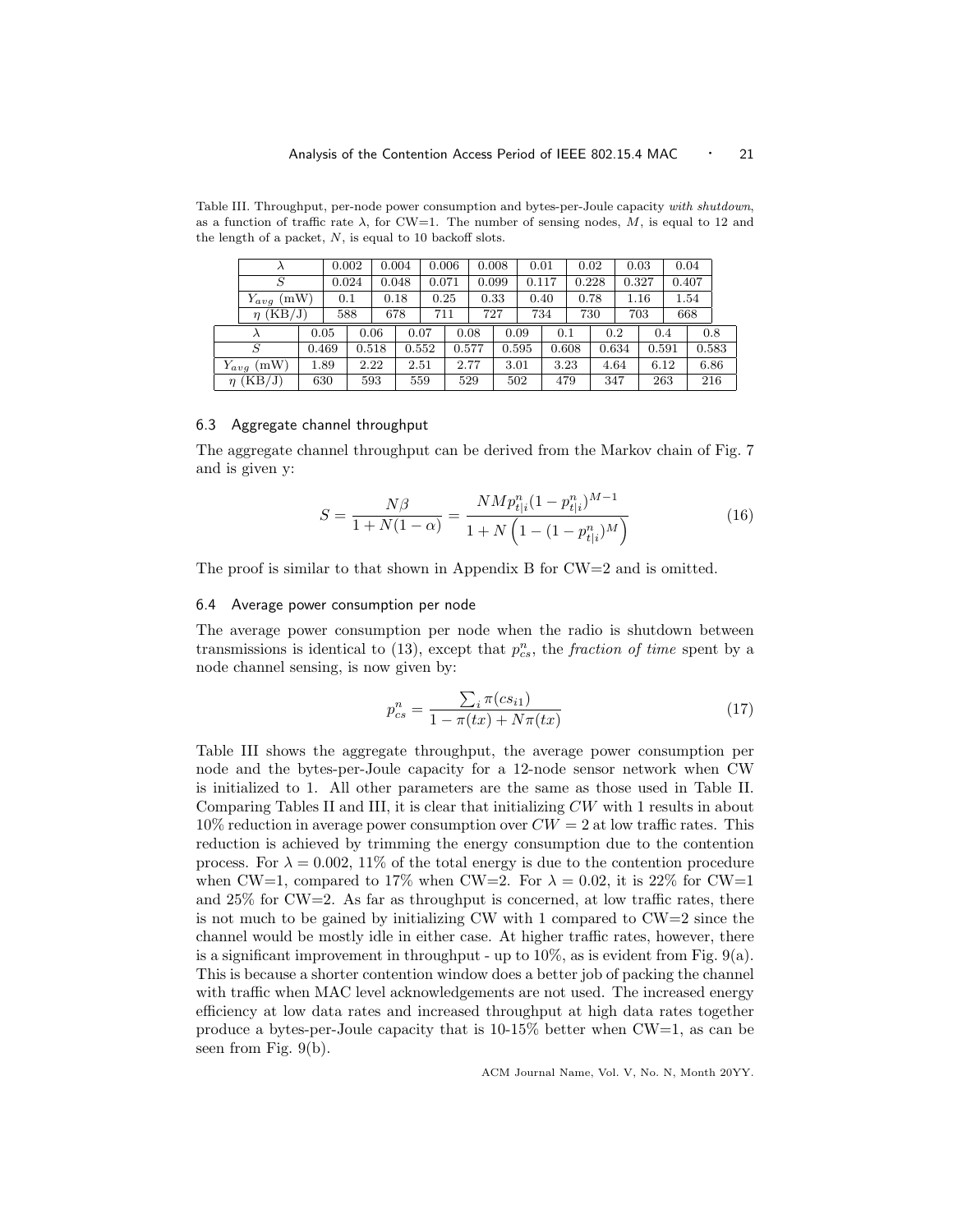

Fig. 9. Illustrating the percentage change in (a) throughput and (b) bytes-per-Joule capacity for CW=1 compared to CW=2, when radios are allowed to shut down.

## 7. SIMULATIONS AND DISCUSSION

We have verified our analytical modeling by extensive  $ns-2$  simulations for different model parameters like the traffic rate  $(\lambda)$  and packet length, N. The simulations are based on the set of assumptions described in Section 4. However, it is important to note that the approximations described in Section 5 were only meant to simplify the analysis and have not been used in the simulations. In fact, the results in this section also serve to verify their validity.

Our simulation used the base 802.15.4 ns-2 module developed in [Zheng and Lee 2004b]. Although their ns-2 code is comprehensive in all other aspects, radio shut down has not been included as an option. Furthermore, the energy models available in ns-2 are rudimentary and do not support power accounting in the sleep state or the transition times between different states. We have upgraded the code to account for radio shutdown and developed and integrated our own energy model within the existing  $802.15.4$  module  $6$ .

For our first set of simulations, we used  $M = 12$  sensing nodes, each generating packets of length  $N = 10$  backoff slots based on a Poisson arrival rate of  $\lambda$  packets per packet duration. A beacon order (BCO) of 6, corresponding to a beacon interval (BI) of 3072 backoff slots (0.983 seconds), and a beacon length of 2 backoff slots were used. Fig. 10 plots the channel throughput  $(S)$ , average per-node power consumption  $(Y_{av})$  and the bytes-per-Joule metric  $(\eta)$ , as functions of  $\lambda$ . The first observation from the plot concerns the accuracy of the analysis. It is evident that our model assumptions and approximations are extremely accurate for all values of packet arrival rates considered. Specifically, this justifies the key analytical model assumptions, namely (a) beacon boundaries have negligible impact on the behavior

 ${}^{6}$ The modified *ns*-2 modules will be available on request from the authors.

ACM Journal Name, Vol. V, No. N, Month 20YY.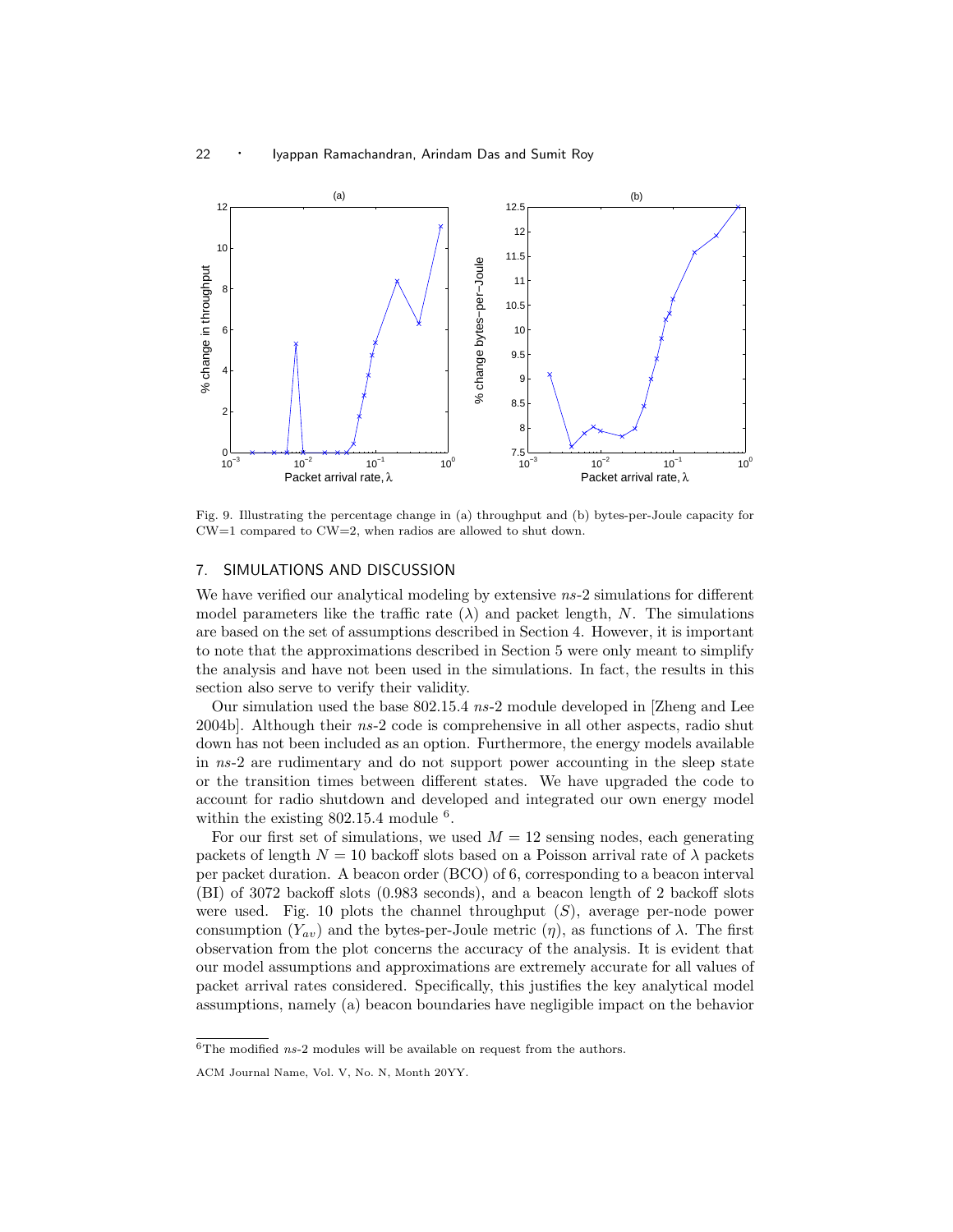

Fig. 10. From top to bottom: (a) Channel throughput, S, (b) average power consumption,  $Y_{avg}$ (mW) and (c) bytes-per-Joule capacity,  $\eta$ , as a function of the packet arrival rate,  $\lambda$ . Number of sensing nodes,  $M$  is 12 and packet length  $N$  is 10 backoff slots.

of the 802.15.4 specification and (b) non-persistent CSMA, with backoff durations chosen from a geometric distribution provides a very accurate model.

Shutting down the nodes between transmissions is a very effective means of reducing the average power consumption, particularly at low packet arrival rates. For the value of N considered,  $\lambda = 0.002$  corresponds to an average data rate of 500 bps. At this rate, shutting down the radio provides an eight-fold drop in the average power consumption. However, there is no significant reduction in throughput since the standard-specified initial backoff delay virtually offsets the delay associated with the shutdown to active state transition of the radio. As the arrival rate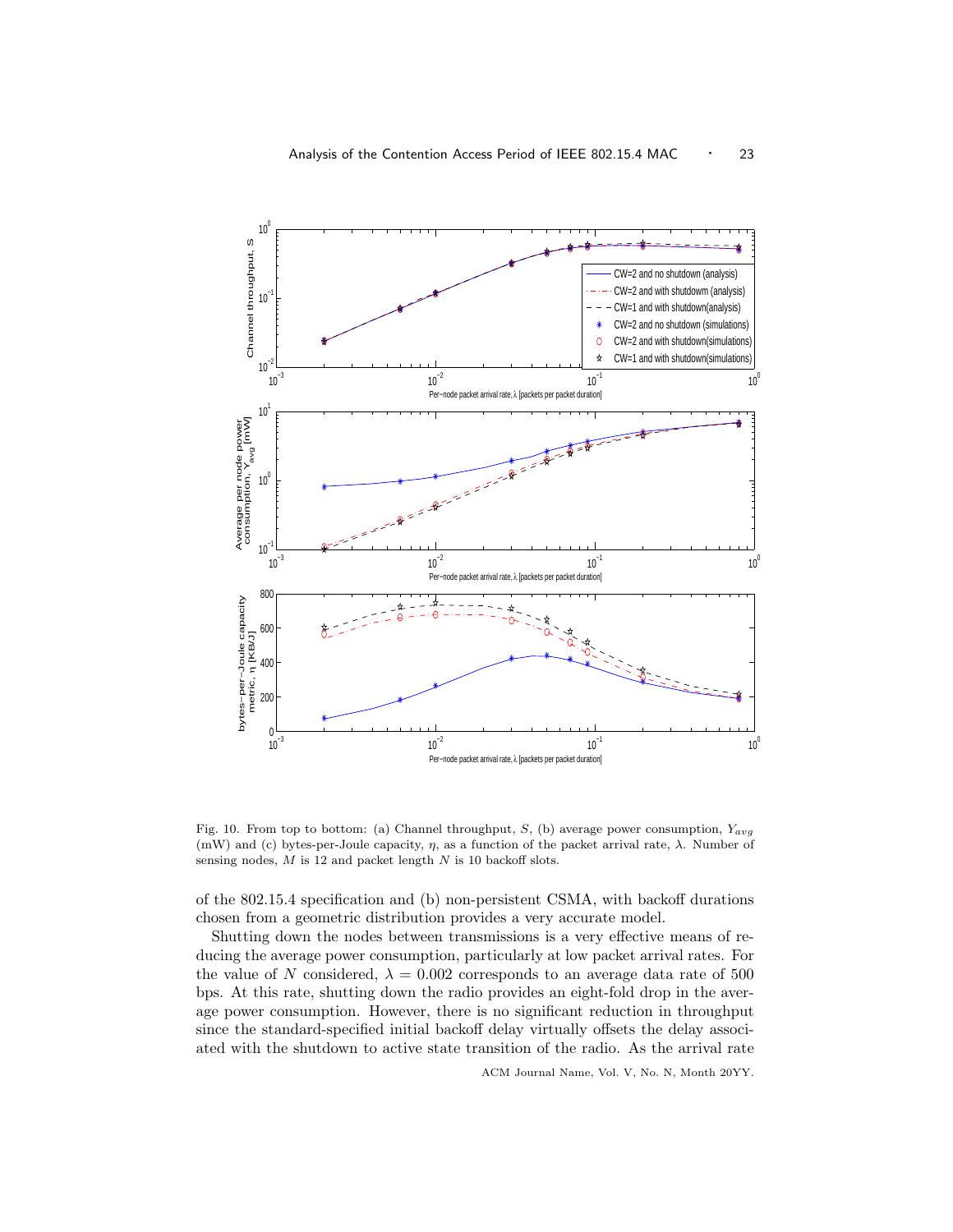

Fig. 11. bytes-per-Joule capacity,  $\eta$ , as a function of packet length. Number of sensing nodes, M is 12 and  $\lambda=0.02$ 

increases, the benefit of radio shutdown reduces for the obvious reason that the radio spends less and less time in the Shutdown state. In fact, it can be seen from Fig. 10 that beyond a high enough arrival rate ( $\lambda$ =0.4 for the parameters chosen), it is no longer advantageous from an energy consumption perspective to shutdown the radio between transmissions.

Reducing the contention window size to CW=1 from the standard-specified CW  $= 2$  does not significantly affect the channel throughput at low packet arrival rates since the channel remains mostly idle in either case. However, as the arrival rate increases, the throughput advantage of CW=1 becomes clear. Intuitively, the reason for this improvement is that a contention window of length 1 reduces the idle time for each node and does a better job of packing the channel with data transmissions. Additionally, the average power consumption for  $CW=1$  is lower than for  $CW=2$ , since each node gets a little more sleep time in the former case. The increase in throughput and reduction in power consumption together result in an improvement of between  $10\%$  and  $15\%$  for the bytes-per-Joule metric,  $\eta$ . Further improvements can be realized by using shorter packet lengths, as discussed next.

In Fig. 11, we have plotted the metric  $\eta$  as a function of the physical (PHY) layer packet length. The number of sensing nodes is  $M = 12$  and  $\lambda = 0.02$  (equivalent to 5 Kbps). It is clear from the figure that the bytes-per-Joule capacity increases with packet length. Increasing the packet length beyond what is shown in the figure would result in further improvement, but the 802.15.4 standard allows for a maximum PHY payload size of 127 bytes, which, after accounting for the PHY-layer preamble (6 bytes), translates to a total packet size of 133 bytes. Second, shutting down the radio offers a better performance for longer packet lengths. The reason for this is that, for a given data rate, using shorter packets forces the radio to switch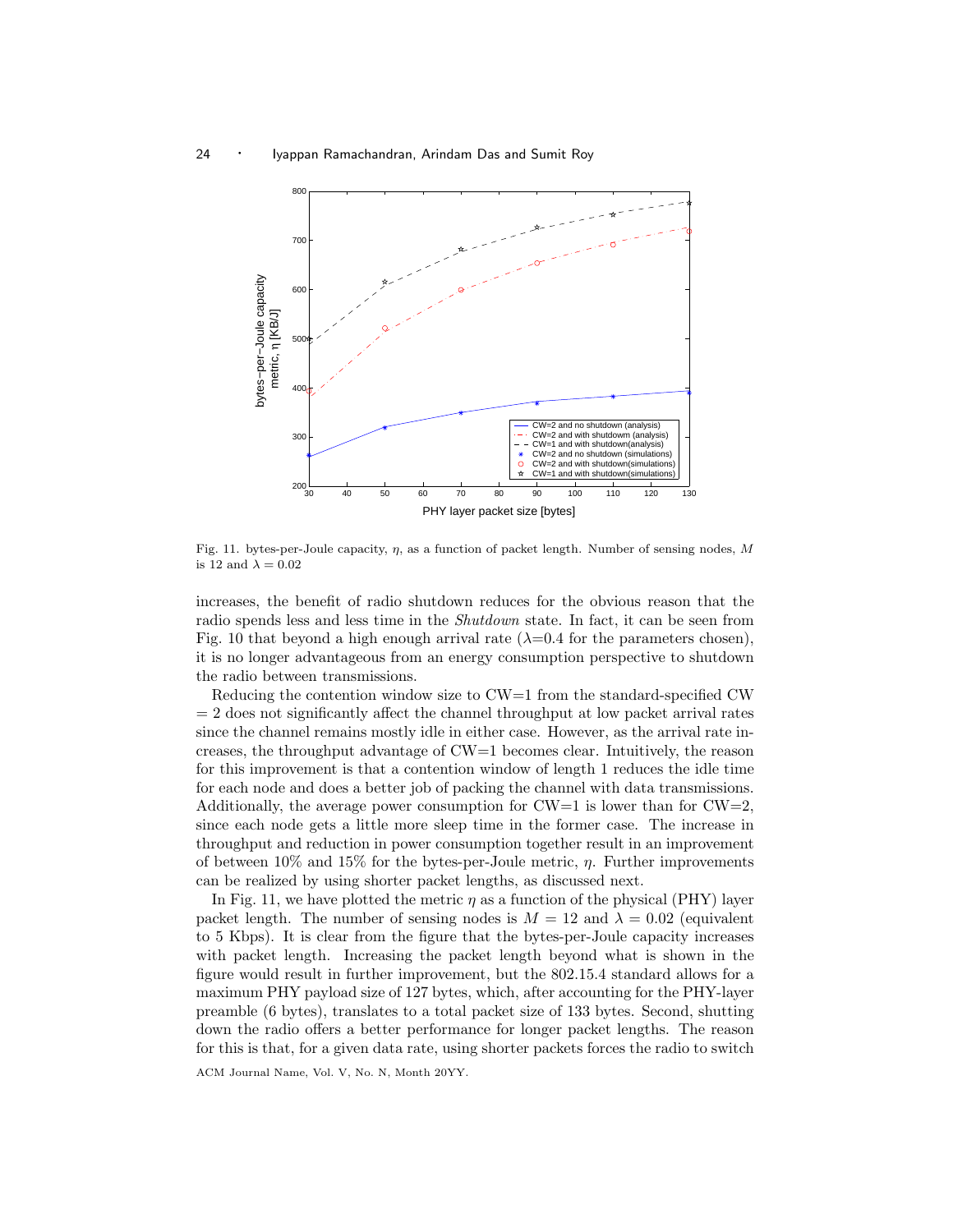on and off more frequently, thereby expending more energy. It may be noted that, for the maximum allowed packet length, shutting down the radio results in a more than 85% improvement in the bytes-per-Joule capacity for  $CW=2$  (*i.e.*, comparing the red and blue curves). Finally, initializing CW=1 produces a noticeably better performance with shorter packets since the fractional overhead that CW=1 cuts down is more for shorter packets than for longer packets. As can be seen from Fig. 11, for a packet length of 130 bytes, the performance improvement for  $CW=1$ over  $CW=2$  when radios allowed to shut down *(i.e., comparing the black and red* curves) is only about 5%, while for 30 byte packets, the improvement is more than 25%.

In summary, our key findings are as follows:

- —Non-persistent CSMA with backoff durations chosen from a geometric distribution represents a very accurate model of the behavior of the Contention Access Period of IEEE 802.15.4 MAC as is exemplified by the simulations.
- —The radio can be safely shutdown between packet transmissions to realize considerable savings in energy without affecting the channel throughput significantly. This is possible due to the specification of an initial backoff delay in the standard that virtually 'cushions' the effect of the radio start-up delay on throughput.
- —Using  $CW=1$  instead of the standard-specified value of 2 reduces the energy consumption and increases the throughput in applications which do not require MAC-level acknowledgements. This modification yields better returns for shorter packets.

#### 8. CONCLUSIONS

A comprehensive analysis of non-persistent CSMA with the backoff procedure of IEEE 802.15.4 has been presented and it has been shown that the standard specified MAC can be accurately modeled as non-persistent CSMA. Letting the radio enter a Shutdown state between transmissions has been shown to be a very effective means of reducing the average power consumption for a very wide range of traffic rates, when the traffic is predominantly uplink. Initializing the contention window length to 1 has been proposed to improve throughput and reduce energy consumption when MAC level acknowledgements are not used.

Several assumptions have been made to simplify our analysis. Future work will focus on extending the analysis to other pragmatic scenarios. For example, while the assumption that all nodes are within the carrier sense range of each other holds for small-area applications like WBANs and networks of PC peripherals, it may not be true for larger scale applications like sensor assisted industrial control and environmental monitoring. A possible future research direction is to remove this assumption and include the possibility of hidden nodes by assuming a certain geographical distribution of the nodes. Finally, we have assumed that there is no buffering at the MAC layer and that new packets are not accepted from the upper layer when the MAC is attempting transmission of a packet. It would be interesting to see the impact of a finite MAC-level buffer size on the throughput and energy consumption of a 802.15.4 sensing node.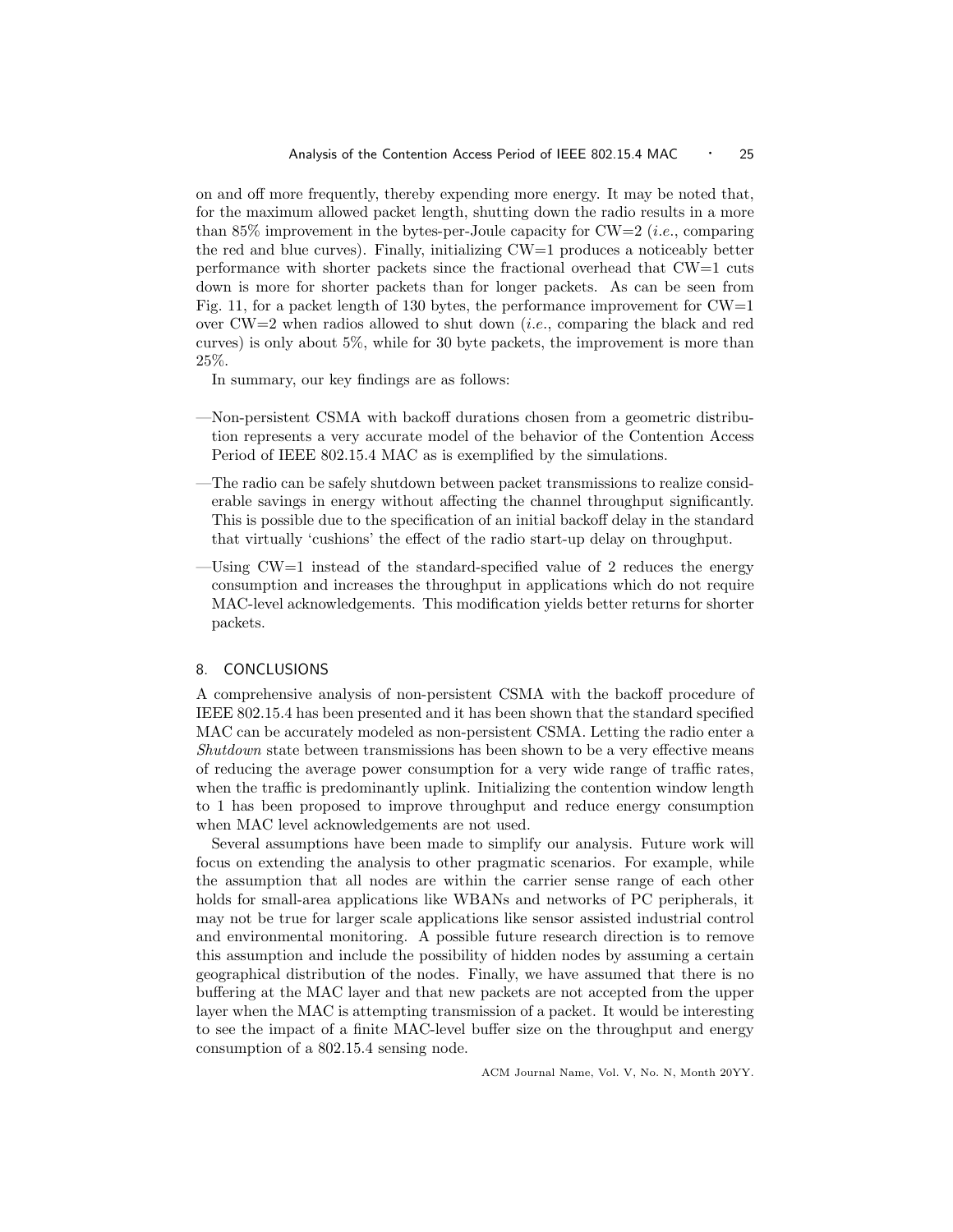# APPENDIX

# A. STEADY STATE TRANSITION EQUATIONS FOR THE MARKOV CHAIN OF FIG. 2

The steady-state probabilities of the embedded Markov chain of Fig. 2 can be obtained by solving the following balance equations. The notation  $\pi(state_i)$  denotes the long-term proportion of transitions into  $state_i$ .

$$
\pi(idle) = (1-p)\pi(idle) + \pi(tx) + (1-p_i^c)\pi(c_{51}) + (1-p_{i|i}^c)\pi(c_{52})
$$
  
\n
$$
\pi(b_{01}) = (1-p_1^n)[p\pi(idle) + \pi(b_{01})]
$$
  
\n
$$
\pi(c_{311}) = p_1^n [p\pi(idle) + \pi(b_{01})]
$$
  
\n
$$
\pi(c_{312}) = p_i^c \pi(c_{311})
$$
  
\n
$$
\pi(b_{02}) = (1-p_2^n)[(1-p_i^c)\pi(c_{311}) + (1-p_{i|i}^c)\pi(c_{312}) + \pi(b_{02})]
$$
  
\n
$$
\pi(c_{321}) = p_2^n [(1-p_i^c)\pi(c_{311}) + (1-p_{i|i}^c)\pi(c_{312}) + \pi(b_{02})]
$$
  
\n
$$
\pi(c_{322}) = p_i^c \pi(c_{321})
$$
  
\n
$$
\pi(b_{03}) = (1-p_3^n)[(1-p_i^c)\pi(c_{311}) + (1-p_{i|i}^c)\pi(c_{322}) + \pi(b_{03})]
$$
  
\n
$$
\pi(c_{331}) = p_3^n [(1-p_i^c)\pi(c_{311}) + (1-p_{i|i}^c)\pi(c_{322}) + \pi(b_{03})]
$$
  
\n
$$
\pi(c_{332}) = p_i^c \pi(c_{331})
$$
  
\n
$$
\pi(b_{04}) = (1-p_4^n)[(1-p_i^c)\pi(c_{331}) + (1-p_{i|i}^c)\pi(c_{332}) + \pi(b_{04})]
$$
  
\n
$$
\pi(c_{341}) = p_4^n [(1-p_i^c)\pi(c_{331}) + (1-p_{i|i}^c)\pi(c_{332}) + \pi(b_{04})]
$$
  
\n
$$
\pi(c_{342}) = p_i^c \pi(c_{341})
$$
  
\n
$$
\pi(b_{05}) = (1-p_5^n)[(1-p_i^c)\pi(c_{341}) + (1-p_{i|i}^c)\pi(c_{342}) + \pi(b_{05})]
$$
  
\n
$$
\pi(c_{351}) = p_5^n [(1-p_i^c)\pi(c_{341}) + (1-p_{i|i}^
$$

$$
\pi(idle) + \pi(tx) + \sum_{i=1}^{5} [\pi(bo_i) + \pi(c s_{i1}) + \pi(c s_{i2})] = 1
$$
\n(19)

# B. DERIVATION OF THE THROUGHPUT EXPRESSION (8) IN SECTION 5.3

With respect to the Markov chain in Fig. 3, we first define  $\pi_{ii}^c$ ,  $\pi_i^c$ ,  $\pi_f^c$  and  $\pi_s^c$  as the long term proportions of transitions into states (IDLE, IDLE), IDLE, FAILURE and SUCCESS respectively. The state balance equations corresponding to the channel Markov chain are:

$$
\begin{array}{l}\n\pi_{ii}^{c} = \alpha \pi_{ii}^{c} + \pi_{i}^{c} \\
\pi_{s}^{c} = \beta \pi_{ii}^{c} \\
\pi_{f}^{c} = (1 - \alpha - \beta) \pi_{ii}^{c} \\
\pi_{i}^{c} = 1 - \pi_{ii}^{c} - \pi_{s}^{c} - \pi_{f}^{c}\n\end{array} \tag{20}
$$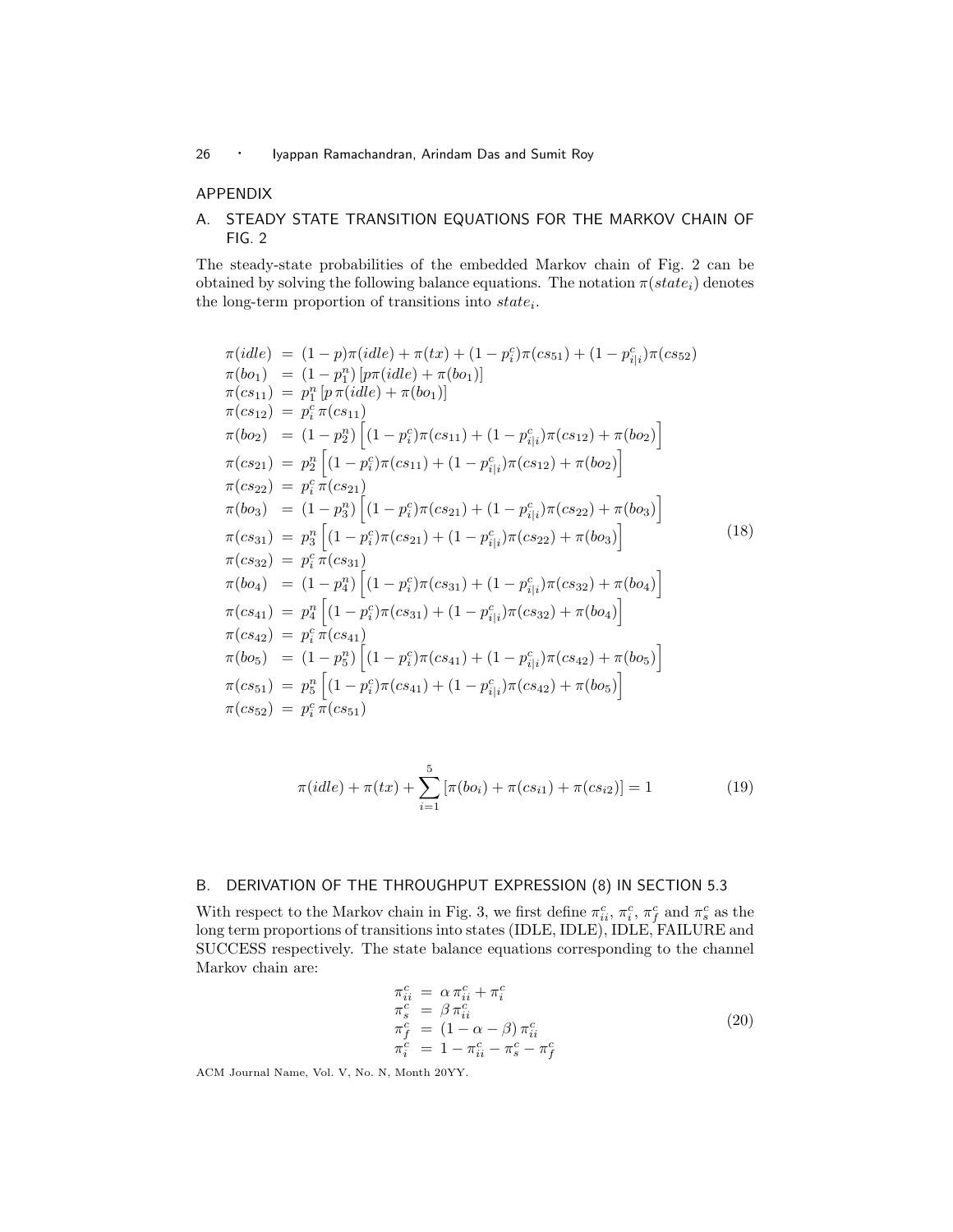which can be solved to obtain:

$$
\pi_{ii}^{c} = \frac{1}{3 - 2\alpha}
$$
\n
$$
\pi_{s}^{c} = \frac{\beta}{3 - 2\alpha}
$$
\n
$$
\pi_{f}^{c} = \frac{1 - 2\alpha}{3 - 2\alpha}
$$
\n
$$
\pi_{i}^{c} = \frac{1 - \alpha}{3 - 2\alpha}
$$
\n(21)

The fraction of time spent in each state can be obtained by accounting for the actual time spent in each state. Noting that the chain spends N backoff slots in the SUCCESS and FAILURE states and 1 backoff slot in each of the other states, the throughput, which is the fraction of time spent in the SUCCESS state, can be obtained as follows:

$$
S = \frac{N\pi_s^c}{\pi_{ii}^c + \pi_i^c + N\pi_s^c + N\pi_f^c}
$$

$$
= \frac{1}{1 + (1 - \alpha) + N(\beta + \delta)}
$$

$$
= \frac{N\beta}{1 + (N + 1)(1 - \alpha)}
$$

# C. STEADY STATE TRANSITION EQUATIONS FOR THE MARKOV CHAIN OF FIG. 7

The steady-state probabilities of the embedded Markov chain of Fig. 7 can be obtained by solving the following balance equations. The notation  $\pi(state_i)$  denotes the long-term proportion of transitions into  $state_i$ .

$$
\pi(idle) = (1-p)\pi(idle) + \pi(tx) + (1-p_i^c)\pi(css)
$$
\n
$$
\pi(bo_1) = p(1-p_1^n)\pi(idle) + (1-p_1^n)\pi(bo_1)
$$
\n
$$
\pi(cs_1) = p\pi_1^n \pi(idle) + p_1^n \pi(bo_1)
$$
\n
$$
\pi(bo_2) = (1-p_i^c)(1-p_2^n)\pi(cs_1) + (1-p_2^n)\pi(bo_2)
$$
\n
$$
\pi(cs_2) = (1-p_i^c)p_2^n \pi(cs_1) + p_2^n \pi(bo_2)
$$
\n
$$
\pi(bo_3) = (1-p_i^c)(1-p_3^n)\pi(cs_2) + (1-p_3^n)\pi(bo_3)
$$
\n
$$
\pi(cs_3) = (1-p_i^c)p_3^n \pi(cs_2) + p_3^n \pi(bo_3)
$$
\n
$$
\pi(bo_4) = (1-p_i^c)(1-p_4^n)\pi(cs_3) + (1-p_4^n)\pi(bo_4)
$$
\n
$$
\pi(cs_4) = (1-p_i^c)p_4^n \pi(cs_3) + p_4^n \pi(bo_4)
$$
\n
$$
\pi(bo_5) = (1-p_i^c)(1-p_5^n)\pi(cs_4) + (1-p_5^n)\pi(bo_5)
$$
\n
$$
\pi(cs_5) = (1-p_i^c)p_5^n \pi(cs_4) + p_5^n \pi(bo_5)
$$

$$
\pi(idle) + \pi(tx) + \sum_{i=1}^{5} [\pi(bo_i) + \pi(cs_i)] = 1
$$
\n(23)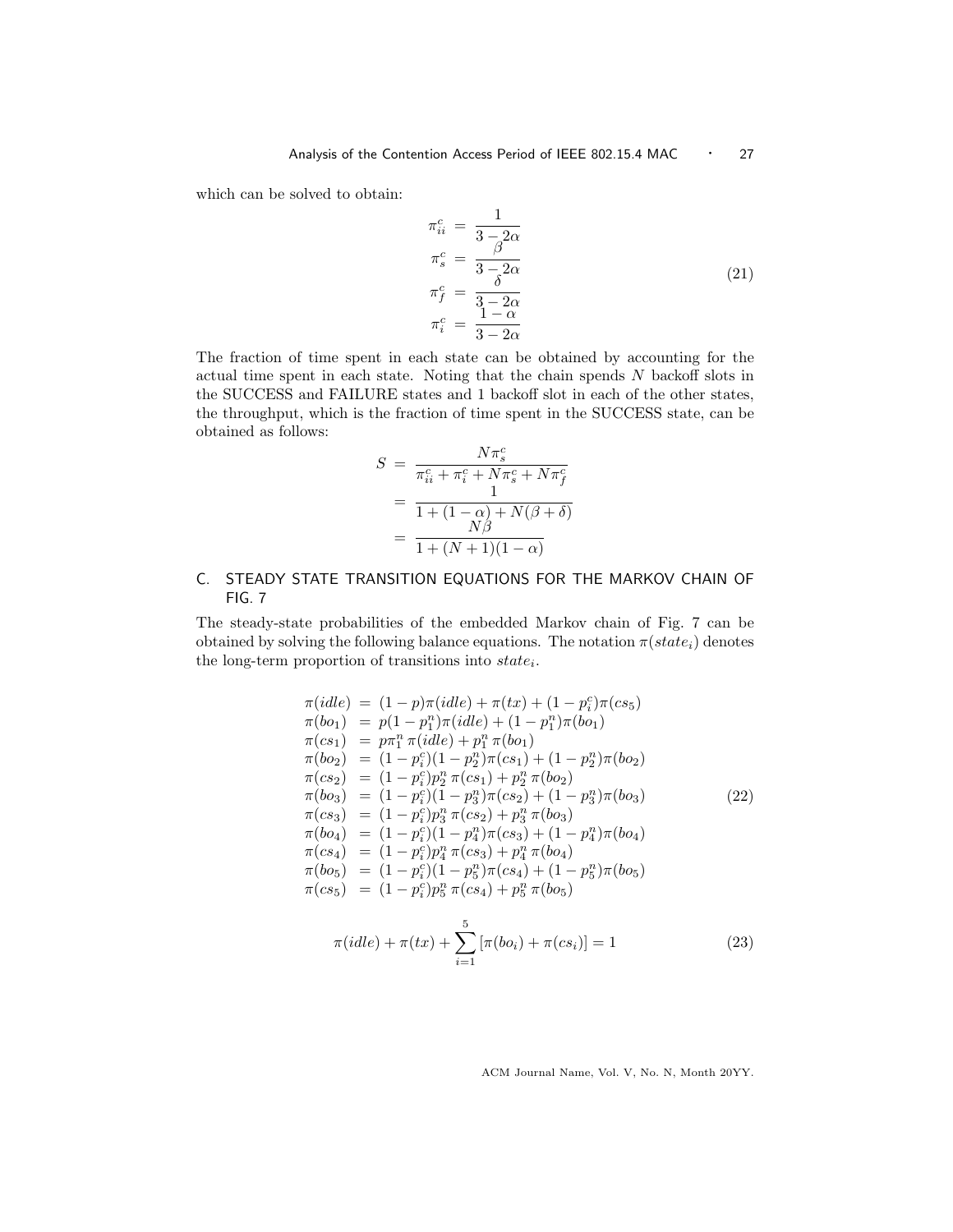#### **REFERENCES**

- BIANCHI, G. 2000. Performance analysis of the IEEE 802.11 distributed coordination function. IEEE Journal on Sel. Areas in Comm. 18, 535–547.
- Bougard, B., Catthoor, F., Daly, D., Chandrakasan, A., and Dehaene, W. 2005. Energy efficiency of the IEEE 802.15.4 standard in dense wireless microsensor networks: Modeling and improvement perspectives. IEEE DATE 2005, 196 – 201.
- BRUNO, R., CONTI, M., AND GREGORI, E. 2002. Optimization of efficiency and energy consumption in p-persistent CSMA-based wireless LANs. IEEE Trans. Mobile Computing 1, 10–31.
- CALÌ, F., CONTI, M., AND GREGORI, E. 2000. Dynamic tuning of the IEEE 802.11 protocol to achieve a theoretical throughput limit. IEEE/ACM Trans. Networking 8, no. 6, 785–799.
- Callaway, E. Motorola Labs; Private Communication.
- Callaway, E., Gorday, P., Hester, L., Gutierrez, J., Naeve, M., Heile, B., and Bahl, V. 2002. Home networking with IEEE 802.15.4: a developing standard for low-rate wireless personal area networks. IEEE Comm. Mag. 40, 70–77.
- Chipcon. 2004. 2.4 GHz IEEE 802.15.4/Zigbee-ready RF transceiver. http://www.chipcon.com/ files/CC2420\_Data\_sheet\_1\_2.pdf.
- Chong, C. Y. and Kumar, S. P. 2003. Sensor networks: Evolution, opportunities and challenges. In Proc. of the IEEE. Vol. 91. 1247–1256.
- Crossbow Technology Inc 2004. Micaz wireless measurement system. http://www.xbow.com.
- Culler, D., Estrin, D., and Srivastava, M. 2004. Overview of sensor networks. IEEE Computer 37, 41–49.
- Dust Networks 2005. M2020 mote datasheet. http://http://www.dust-inc.com/products/main. shtml.
- El-Hoiydi, A. and Decotignie, J.-D. 2004. WiseMAC: an ultra low power MAC protocol for the downlink of infrastructure wireless sensor networks. ISCC 2004 1, 244–251.
- Feeney, L. M. and Nilsson, M. 2001. Investigating the energy consumption of a wireless network interface in an ad hoc networking environment. In IEEE INFOCOM 2001. 1548–1557.
- Golmie, N., Cypher, D., and Rebala, O. 2005. Performance analysis of low rate wireless technologies for medical applications. Computer Communications (Elsevier) 28, 1266–1275.
- IEEE 802.15.4 2003. Part 15.4: Wireless medium access control and physical layer specifications for low rate wireless personal area networks. Tech. rep., ANSI/IEEE Standard 802.15.4. Sept.
- JOVANOV, E., MILENKOVIC, A., OTTO, C., AND DE GROEN, P. 2005. A wireless body area network of intelligent motion sensors for computer assisted physical rehabilitation. Journal of Neuroengineering and Rehabilitation 2.
- Kleinrock, L. and Tobagi, F. A. 1975. Packet switching in radio channels: Part I-carrier sense multiple-access modes and their throughput-delay characteristics. IEEE Trans. Commun. 23, 1400–1416.
- Leibnitz, K., Wakamiya, N., and Murata, M. 2005. Modeling of ieee 802.15.4 in a cluster of synchronized sensor nodes. In 19th International Teletraffic Congress. 1345–1354.
- LU, G., KRISHNAMACHARI, B., AND RAGHAVENDRA, C. S. 2004. Performance evaluation of the IEEE 802.15.4 MAC for low-rate low-power wireless networks. IEEE IPCCC 2004, 701 – 706.
- Mišić, J., SHAFI, S., AND Mišić, V. B. 2006. Performance of a beacon enabled ieee 802.15.4 cluster with downlink and uplink traffic. IEEE Transactions on Parallel and Distributed Systems 17, 361–376.
- PARK, T. R., KIM, T. H., CHOI, J. Y., CHOI, S., AND KWON, W. H. 2005. Throughput and energy consumption analysis of IEEE 802.15.4 slotted CSMA/CA. Electronic Letters 41, 1017–1019.
- Polastre, J., Szewczyk, R., and Culler, D. 2005. Telos: Enabling ultra-low power wireless research. IPSN/SPOTS, 364 – 369.
- Pollin, S., Ergen, M., Ergen, S. C., Bougard, B., der Perre, L. V., Cathoor, F., Moerman, I., Bahai, A., and Varaiya, P. 2005. Performance analysis of slotted IEEE 802.15.4 medium access layer. Tech. rep., DAWN Project. Sept. http://www.soe.ucsc.edu/research/ccrg/ DAWN/papers/ZigBee MACvPV.pdf.